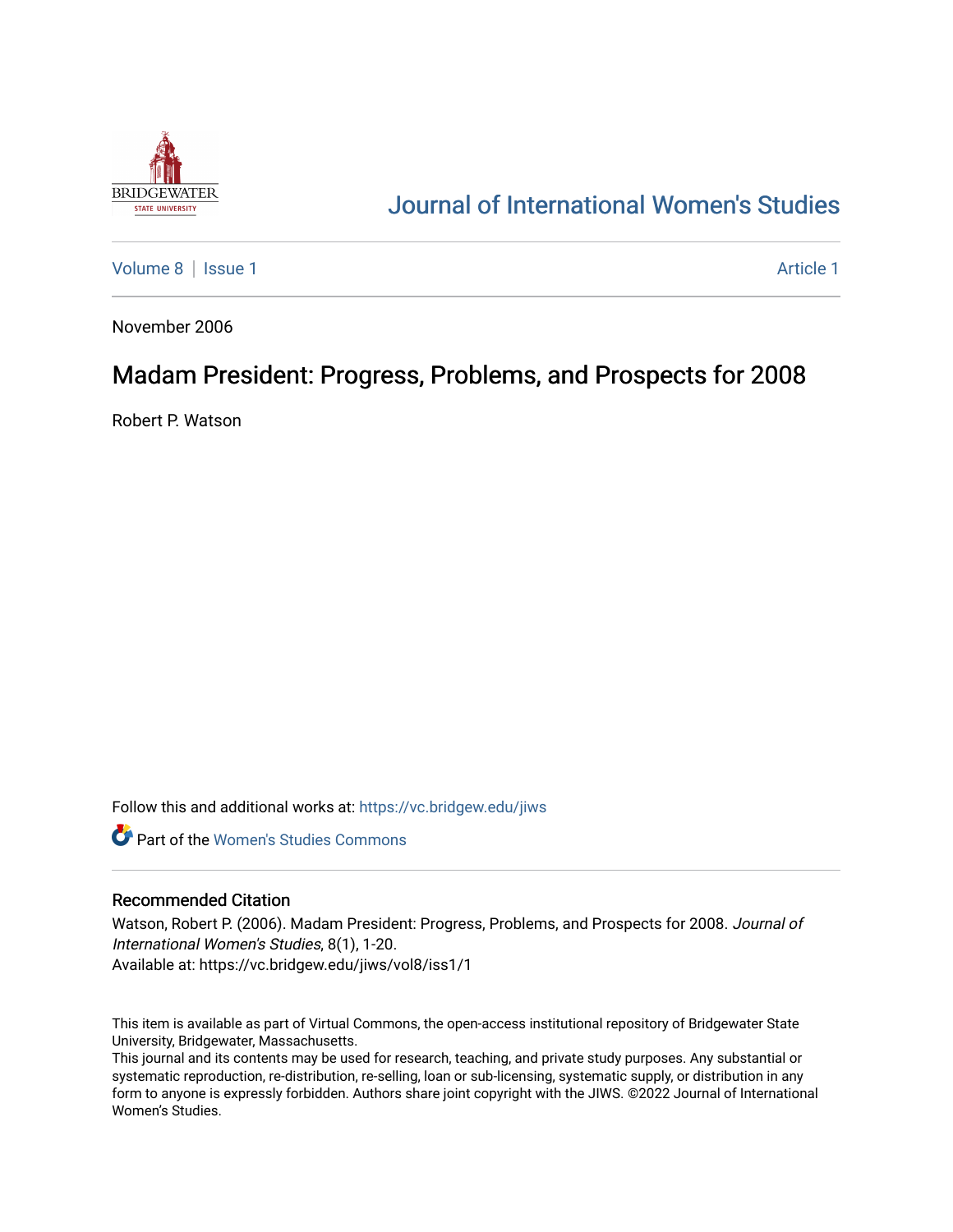This journal and its contents may be used for research, teaching and private study purposes. Any substantial or This journal and the concent Madam Breed of the Baron, leading part of the spectrum or supply of distribution in any form systematic reproduction, the distribution in any form in any form in any form in any form in any for to anyone is expressly forbidden. ©2006 Journal of International Women's Studies.

## **Madam President: Progress, Problems, and Prospects for 2008**

### By Robert P. Watson<sup>1</sup>

#### **Abstract**

Women have made great progress in electoral politics both in the United States and around the world, and at all levels of public office. However, although a number of women have led their countries in the modern era and a growing number of women are winning gubernatorial, senatorial, and congressional races, the United States has yet to elect a female president, nor has anyone come close. This paper considers the prospects for electing a woman president in 2008 and the challenges facing Hillary Clinton and Condoleezza Rice–potential frontrunners from both major parties–given the historical experiences of women who pursued the nation's highest office.

*Keywords:* Madam president; women in the White House; female presidential candidates; women in politics; American presidency

#### **Electing Madam President?**

Women make up over 50 percent of the world's population. However, with few exceptions, women are not equally represented as elected officials throughout the world. Frustratingly, the United States ranks only sixty-first in the world in terms of the percentage of women serving in national legislatures. Only twenty-five women in U.S. history have ever served as governor, with a record number of eight (or 16%) currently leading their states. Of the nation's 100 largest cities, only fourteen (14%) have female mayors; and the numbers are not much better for cities with populations over 30,000, where 118 of 1,139 (10.4%) have women running city hall. The current female delegation of fourteen (14%) in the U.S. Senate and sixty-six (15.2%) in the U.S. House of Representatives, although few in number, are nonetheless record achievements. At the state level, nationwide 1,662 of 7,382 (22.5%) legislators are women, and roughly the same percentage of women occupies the nation's statewide executive offices. The numbers for women of color are far lower and even further underrepresented. Yet, as abysmal as these numbers appear, all the aforementioned counts for women in political office reflect, on balance, record gains. (1)

It is also necessary to recognize that women's political leadership is neither new nor unusual. A number of women led their governments throughout history and in nearly every part of the world. (2) History has witnessed the leadership of Cleopatra, Saint Joan of Arc, Marie Antoinette, Catherine the Great, and queens Isabella, Elizabeth, and Victoria, to name a few, many of whom led governments. At present, a number of female monarchs reign, including Her Majesty Queen Elizabeth II of Britain, Queen Margrethe II of Denmark, and the Maori monarch Kuini. Since just the end of the Second World

 $\overline{a}$ 

<span id="page-1-0"></span><sup>&</sup>lt;sup>1</sup> Associate professor of Political Science and a faculty affiliate of the Women's Studies Center at Florida Atlantic University. He has written or edited 25 books and published over 100 scholarly articles, essays, and chapters on the presidency, women in politics, and a number of other topics in American politics. A frequent media commentator, he has been interviewed many hundreds of times by local and national media outlets, appeared on C-SPAN's Book TV program, co-convened six national conferences on the American presidency, and has served on the boards of several scholarly journals, presidential foundations, and academic associations.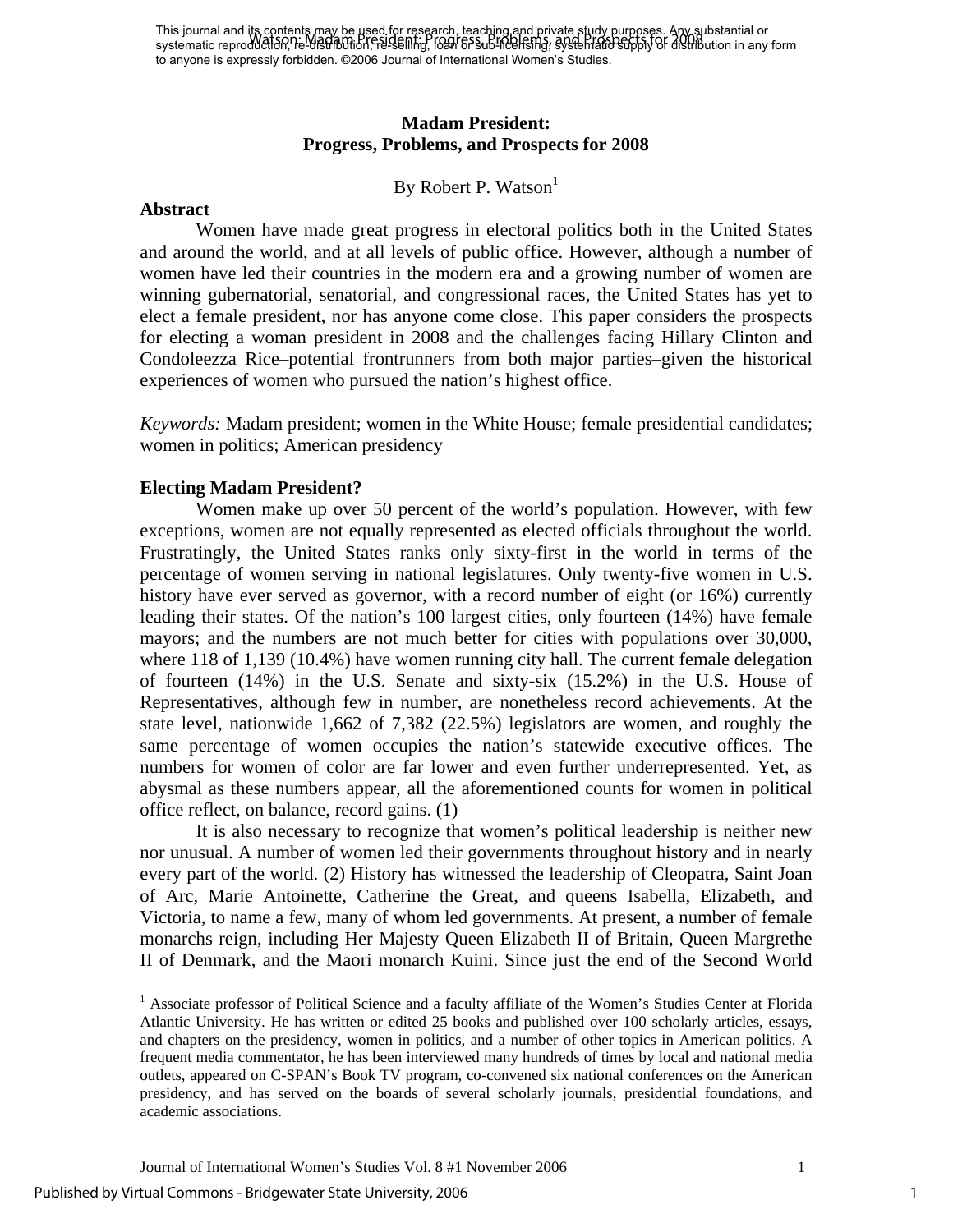War, roughly five dozen women have served as prime minister, president, chancellor, or premier, and several remain in office at the time of this writing. (3)

Table 1 below lists women who have headed governments in the modern era (post-WWII).

| <b>NAME</b>                  | <b>COUNTRY</b>       | <b>OFFICE</b> | <b>YEARS</b> |
|------------------------------|----------------------|---------------|--------------|
| Sirimavo Bandarnaike         | Ceylon               | <b>PM</b>     | 1960-1965    |
|                              | (Sri Lanka)          |               | 1970-1977    |
|                              |                      |               | 1994-2000    |
| Indira Gandhi                | India                | <b>PM</b>     | 1966-1977    |
|                              |                      |               | 1980-1984    |
| Golda Meir                   | <b>Israel</b>        | <b>PM</b>     | 1969-1974    |
| <b>Isabel Peron</b>          | Argentina            | President     | 1974-1976    |
| <b>Elizabeth Domitien</b>    | Central African Rep. | PM            | 1975-1976    |
| Marie de Lourdes Pintasilgo  | Portugal             | <b>PM</b>     | 1979-1980    |
| Lidia Gueiler                | <b>Bolivia</b>       | President     | 1979-1980    |
| <b>Margaret Thatcher</b>     | <b>Britain</b>       | PM            | 1979-1990    |
| Mary Eugenia Charles         | Dominica             | <b>PM</b>     | 1980-1995    |
| Vigdis Finnbogadottir        | Iceland              | President     | 1980-1996    |
| <b>Gro Brundtland</b>        | Norway               | PM            | 1981         |
|                              |                      |               | 1986-1989    |
|                              |                      |               | 1990-1996    |
| Agatha Barbara               | Malta                | President     | 1982-1986    |
| Milka Planinc                | Yugoslavia           | President     | 1982-1986    |
| Maria Liberia Peres          | Nicaragua            | President     | 1984-1985    |
| Marie Liveria-Peters         | Netherlands Antilles | <b>PM</b>     | 1984-1986    |
|                              |                      |               | 1988-1994    |
| Corazon Aquino               | Philippines          | President     | 1986-1992    |
| <b>Benazir Bhutto</b>        | Pakistan             | <b>PM</b>     | 1988-1990    |
|                              |                      |               | 1993-1997    |
| Violeta Chimorro             | Nicaragua            | President     | 1990-1996    |
| Ertha Pascal-Trouillot       | Haiti                | President     | 1990-1991    |
| Kazimiera Prunskiene         | Lithuania            | <b>PM</b>     | 1990-1991    |
| Mary Robinson                | Iceland              | President     | 1990-1997    |
| <b>Edith Cresson</b>         | France               | <b>PM</b>     | 1991-1992    |
| Begum Khaleda Zia            | Bangladesh           | <b>PM</b>     | 1991-1996    |
|                              |                      |               | 2001-present |
| Hanna Suchocka               | Poland               | <b>PM</b>     | 1992-1993    |
| <b>Susanne Camelia-Romer</b> | Netherland Antilles  | <b>PM</b>     | 1993         |
|                              |                      |               | 1998-1999    |
| Kim Campbell                 | Canada               | PM            | 1993         |
| Sylvie Kinigi                | Burundi              | <b>PM</b>     | 1993-1994    |

## **TABLE 1. WOMEN WORLD LEADERS**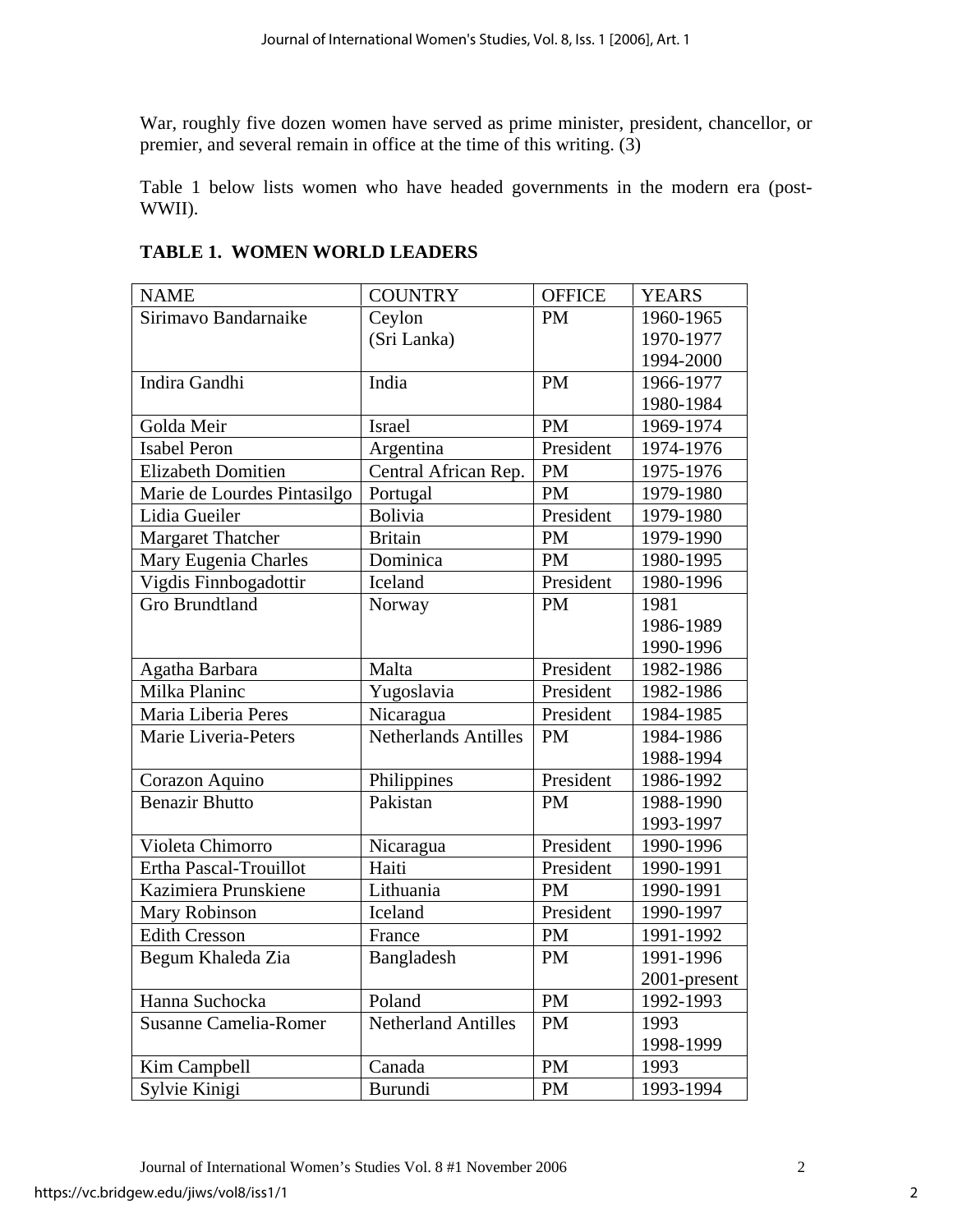| Marita Peterson         | Faroe Islands | <b>PM</b>        | 1993-1994    |
|-------------------------|---------------|------------------|--------------|
| Agathe Uwilingiyimana   | Rwanda        | <b>PM</b>        | 1993-1994    |
| <b>Tansu Ciller</b>     | Turkey        | <b>PM</b>        | 1993-1996    |
| Chandrika Kumaratunga   | Sri Lanka     | President        | 1994-present |
| Claudette Werleigh      | Haiti         | <b>PM</b>        | 1995-1996    |
| Sheikh Hasina Wazed     | Bangladesh    | <b>PM</b>        | 1996-2001    |
| <b>Ruth Perry</b>       | Liberia       | President        | 1996-2005    |
| Pamela Gordon           | Bermuda       | Premier          | 1997-1998    |
| Janet Jagan             | Guyana        | President        | 1997-1999    |
| Jenny Shipley           | New Zealand   | <b>PM</b>        | 1997-1999    |
| Mary McAleese           | Ireland       | President        | 1997-present |
| <b>Ruth Dreifuss</b>    | Switzerland   | President        | 1998-1999    |
| Jennifer Smith          | Bermuda       | Premier          | 1998-2003    |
| Helen Clark             | New Zealand   | <b>PM</b>        | 1999-present |
| Mireya Moscoso          | Panama        | <b>PM</b>        | 1999-present |
| Vaira Vike-Freiberga    | Latvia        | President        | 1999-present |
| Nyam-Osoriyn Tuyaa      | Mongolia      | Acting PM        | 1999         |
| Tarja Halonen           | Finland       | President        | 2000-present |
| Gloria Macapagal-Arroyo | Philippines   | President        | 2001-present |
| Mame Madior Boye        | Senegal       | <b>PM</b>        | 2001-2002    |
| Megawati Sukarnoputri   | Indonesia     | President        | 2001-2004    |
| Maria Das Neves         | Sao Tome      | <b>PM</b>        | 2002-2004    |
| <b>Chang Sang</b>       | South Korea   | <b>Acting PM</b> | 2002         |
| <b>Beatriz Merino</b>   | Peru          | <b>PM</b>        | 2003         |
| Annelli Jaatteenmaaki   | Finland       | PM               | 2003         |
| Luisa Dias Diogo        | Mozambique    | <b>PM</b>        | 2004-present |
| Natasa Micic            | Serbia        | President        | 2002-2004    |
| Nino Burjanadze         | Georgia       | President        | 2003         |
| <b>Barbara Prammer</b>  | Austria       | President        | 2004         |
| Yulia Timoshenko        | Ukraine       | <b>PM</b>        | 2005         |
| Angela Merkel           | Germany       | Chancellor       | 2005-present |
| Ellen Johnson-Sirleaf   | Liberia       | President        | 2006-present |

Note: PM is prime minister Source: Author's original table

While a number of women have headed their governments around the world, only seven women have been serious candidates for the U.S. presidency, defined herein as announcing their candidacies, receiving media attention, developing platforms, and vigorously campaigning for the office. Five of them campaigned as candidates of major political parties, two as third-party candidates, and only one woman has been the vicepresidential nominee of a major political party, while two other secured third-party vicepresidential nominations.

Table 2 below lists women who campaigned for the presidency, while Table 3 lists women vice presidential nominees.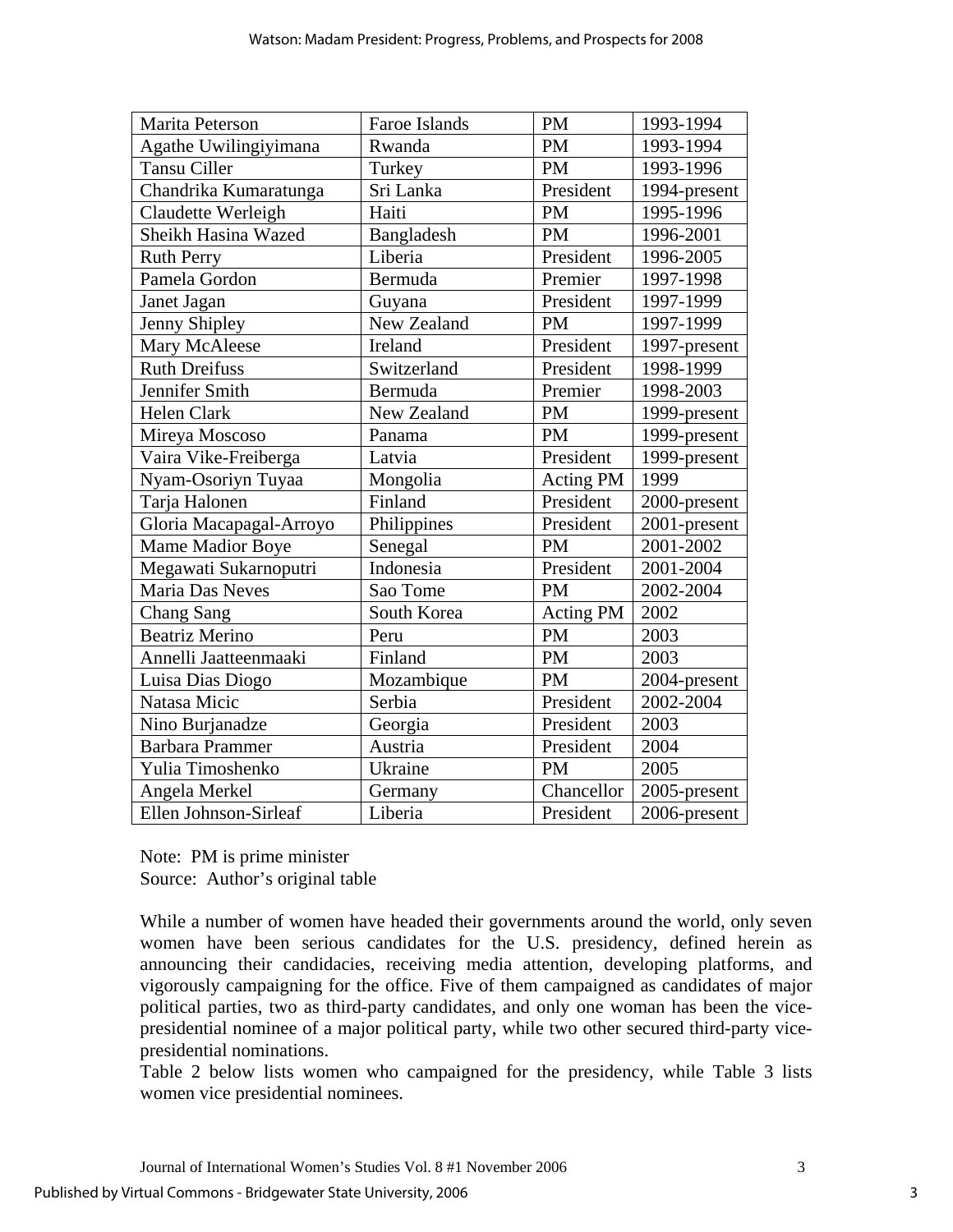| <b>NAME</b>                 | <b>YEAR</b> | <b>PARTY</b>        |
|-----------------------------|-------------|---------------------|
| Victoria Woodhull           | 1872        | <b>Equal Rights</b> |
| Belva Lockwood              | 1884, 1888  | <b>Equal Rights</b> |
| <b>Margaret Chase Smith</b> | 1964        | Republican          |
| <b>Shirley Chisholm</b>     | 1972        | Democrat            |
| Pat Schroeder               | 1988*       | Democrat            |
| <b>Elizabeth Dole</b>       | 2000**      | Republican          |
| Carol Moseley Braun         | 2004        | Democrat            |

## **TABLE 2. WOMEN SEEKING THE UNITED STATES PRESIDENCY**

Note: \* Campaigned in 1987 for the 1988 nomination \*\* Campaigned in 1999 for the 2000 nomination Source: Author's original table

### **TABLE 3. WOMEN VICE-PRESIDENTIAL NOMINEES**

| <b>NAME</b>              |      | <b>YEAR   PARTY</b> |
|--------------------------|------|---------------------|
| <b>Geraldine Ferraro</b> | 1984 | Democrat            |
| Winona LaDuke            | 2000 | Green               |
| Ezola Foster             | 2000 | Reform              |

Source: Author's original table

As of the time of this writing, all forty-two individuals who have served as president of the United States have been men (in forty-three difference presidencies because Grover Cleveland served two non-consecutive terms as both the twenty-second and twenty-fourth president). Although women have made progress in all facets of electoral politics and at all levels of public office, no woman has even come close to winning the White House. Indeed, the presidency remains seemingly closed to women. (4) As shall be discussed later, executive office, more so than legislative office, would appear to present its own set of challenges and hurdles for female candidates. Moreover, of the handful of women who have campaigned for the presidency, even fewer – if any at all – were considered to be viable candidates.

This paper briefly reviews both the scholarship on the topic of the challenges women face in pursuing elected office and briefly examines the experiences of female presidential candidates in an effort to identify those barriers potentially unique to female presidential candidates. The focus of the paper is to offer a list of both viable female presidential contenders for 2008 and the likely hurdles they – or future female candidates – will face. The list of candidates is not a list of those the author believes will run in 2008, but rather a list of those the author believes the political establishment and electorate would consider as viable candidates.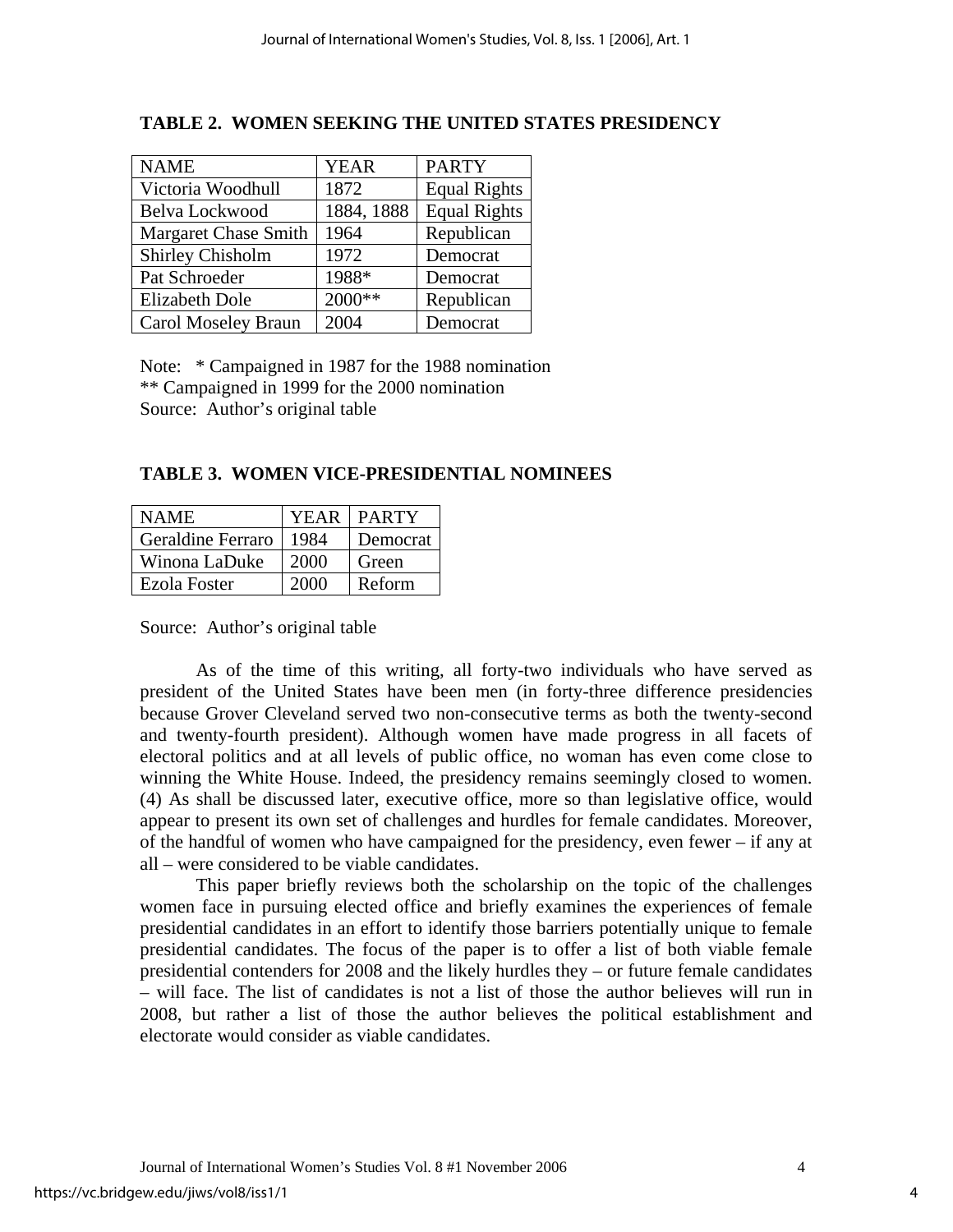### **Challenges Facing Female Presidential Candidates: An Analysis of the Literature**

The literature on women in politics has devoted much attention to the genderbased challenges women face in winning elected office. (5) In terms of how the literature on women in politics is relevant to a discussion of electing a female president, it is worth noting that studies have generally suggested that the challenges for women seeking any public office are numerous and include: fundraising; limited mentoring when in office; failure by the parties to support female candidates; sexism by the electorate; biased and dissimilar media coverage; and so on.

These challenges appear to be shared by those women pursuing the White House, yet there appears to be an additional set of challenges unique not only to executive office (as opposed to legislative office) but especially to the presidency. For example, will the major political parties identify prospective female candidates, nurture their careers, and back their campaigns? Will the voters, political elites, or special interests? Generally, masculine traits appear to be preferred by the public in so many facets of politics, but most especially the presidency. (6)

Before answering these questions and briefly discussing the challenges, there is some good news. According to many studies, women are now generally winning campaigns with the same frequently as men. (7) But, this is in legislative office and far fewer women than men pursue elected office. Therefore, it might be said that the challenge is twofold: one, more than the ability of women to win it is the lack of women running for office; and two, the unique barriers facing women in executive office. In the last three-and-one-half decades, fewer than twenty percent of candidates seeking state legislative office were women and the numbers for women running for Congress and executive offices have remained in the single digits. (8)

Why? A number of complex factors are at play from sexism and stereotypes to the lack of time (the "second-shift" syndrome) and training, to concerns by prospective female candidates about negative attacks, public scrutiny, and the challenge of fundraising, to ongoing double-standards in the socialization of women toward politics. (9) A number of scholars have also suggested that the political system is biased in favored of men. For instance, there is an inherent advantage for incumbents, who are more likely to be men. Additionally, both female candidates and office holders often lack seasoned, powerful mentors, and a number of "double-binds" exist in the system such as the "role conflict" of women being responsible for raising a family, attempting to run for office with young children or waiting until their children are grown before launching a political career, and having to gingerly navigate society's views on the proper assertiveness and behavior for women. (10)

However, there are regional discrepancies and states on the West Coast and in New England tend to do better not only in terms of electing women but, not surprisingly, the numbers of women pursuing elected office. (11) But these findings, again, are for legislative office, and it remains to be seen whether the tendencies hold true for executive office. In addition, several other broad and basic challenges to women pursing the White House are worth noting.

The presidency is an office already loaded with masculine imagery and symbolism, as well as tradition. Likewise, public perceptions about political leadership and the commander-in-chief simply reinforce the masculine connotations of the presidency. A key challenge, then, in response to the findings in the literature, is for the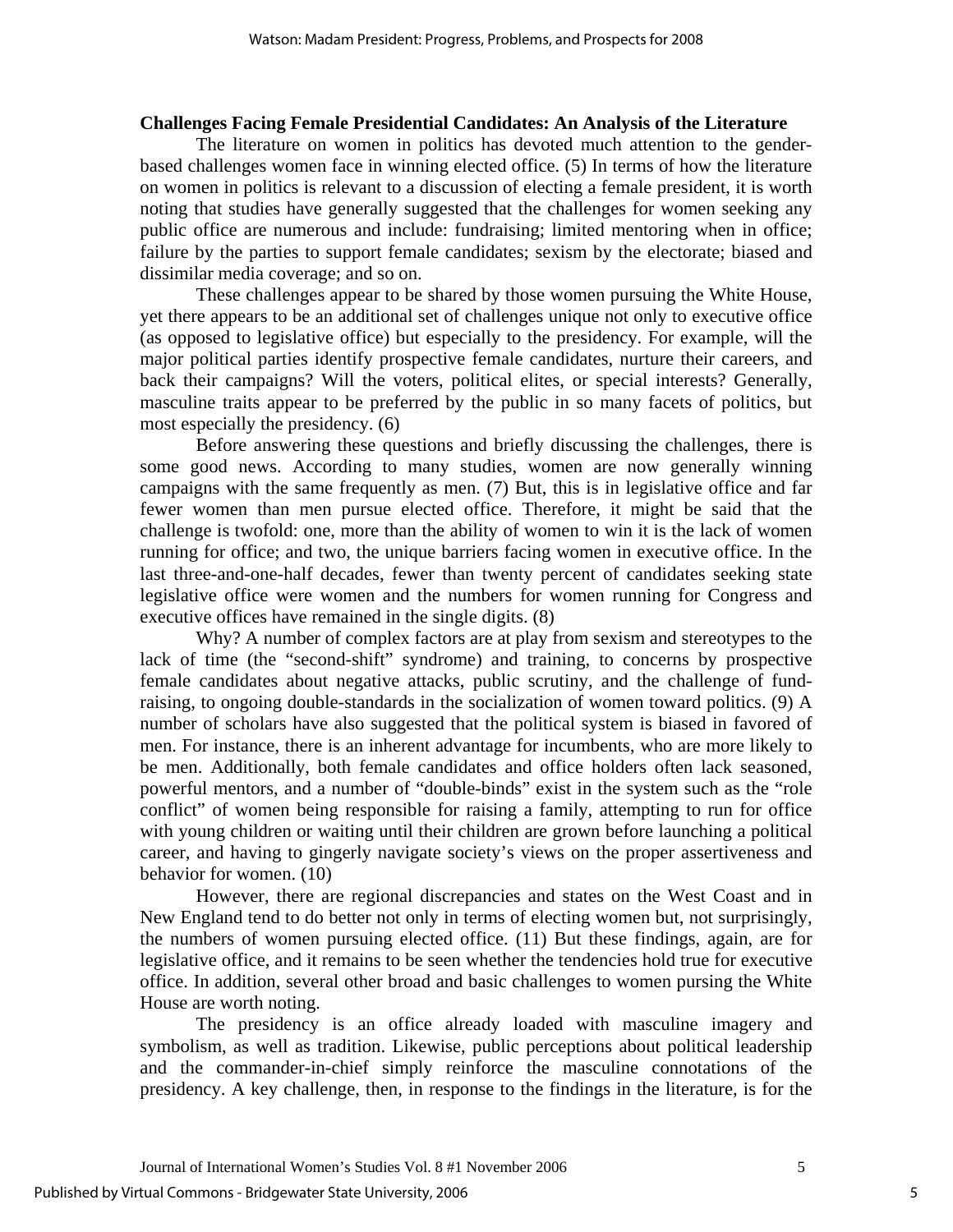voting public to begin assessing candidates for office–nd especially the White House–as individuals rather than through the prism of sex and gender. Admittedly, this is easier said than done and campaigning without drawing attention to one's gender is inescapable given the way the media focuses on the personalities of candidates. However, as more women enter the previously "masculine" bastions of the boardroom, pulpit, newsroom, Congress, and Cabinet, prevailing views about gender and high office will be challenged. It might also help if future female candidates for the presidency bring to the race military, corporate, and executive experiences.

Relatedly, female candidates have always faced perceptual difficulties from the public when it came to their ability to be credible on the issue of national security. This concern is only heightened when the office in question is the presidency. With the country now in a national security orientation, challenges female candidates face on matters of security and war are only amplified today (and will be, presumably, in 2008). Like all presidents, the first female president will find herself limited in her foreign policy and national security agendas by the actions of her predecessor. Yet, stereotypes and age-old biases will doubtless function to create a situation whereby her national security decisions will be examined through the lens of gender in such a way that if she negotiates for peace she will be viewed as weak but if she opts for the hawkish response she will be viewed as trying to prove something. This is also the case for female candidates for the office. Moreover, it is likely that the first woman president will make mistakes in national security policy like all presidents, yet it is probable that hers will be attributed to her sex rather than other factors.

As such, because so many people perceive a woman as not being "tough enough" to be commander-in-chief, female candidates for the presidency are likely to feel the urge to adopt male attitudes and policy positions toward national security and the U.S. military. (12) Women now contemplating public office on the national stage are likely to start early trying to establish their "bona fides" on security, by seeking key endorsements from former generals and security organizations, visiting military bases and troops in combat zones, and making appearances on the talk shows to discuss security.

Would the American electorate vote for a woman for president? Some voters perceive male and female candidates to have different ideological perspectives and bring a different set of policy priorities and values to elected office. Studies suggest that progress has been made but voter bias remains. Such factors as the voter's age, sex, educational level, ideology, traditional religious beliefs, and region of the country might all factor in to voting, whereby older, less educated, more religious voters are less inclined to support female candidates, as are males, conservatives, and those from the South. (13) Yet, it is possible that partisanship trumps other factors and concerns, whereby party affiliation is a better predictor of how one votes than either the sex of the voter or sex of the candidate.

A poll by the Gallup organization in 1999 found that seven percent of those polled stated that they would not vote for a woman for president under any circumstance. (14) A poll by the Sienna Research Institute at Siena College in 2005 discovered that eighty-one percent stated that they would vote for a woman for president, but nine percent would not, and another ten percent of respondents were not sure whether or not they would vote for a woman. (15)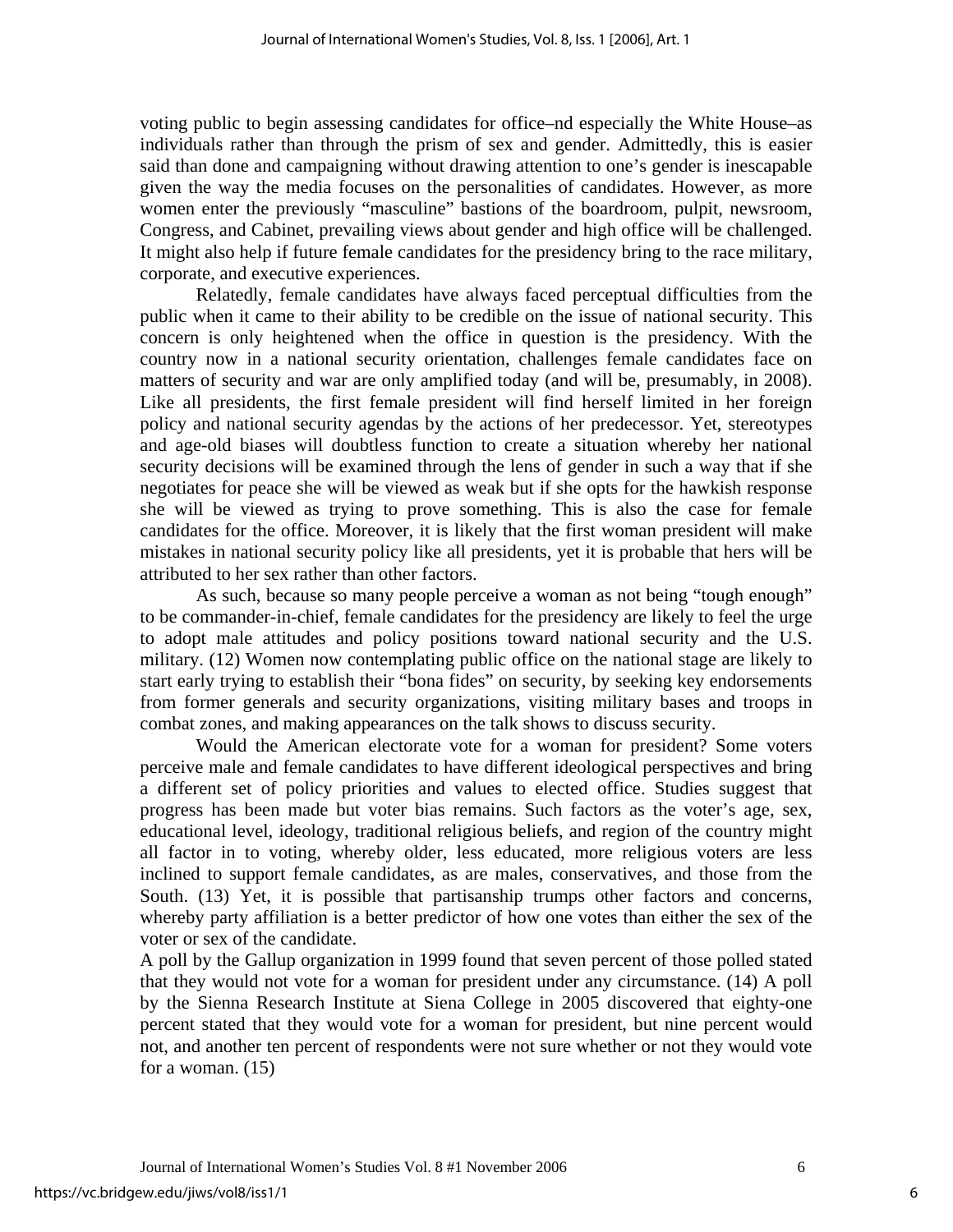Accordingly, given how close many presidential elections have been in the modern era (1960, 1976, 2000, 2004), these polls are not encouraging. Likewise, because the public often answers poll questions with the socially correct answer, it is possible even more people than indicated would fail to support a woman solely on account of her sex. Moreover, the wording in the question that asks "if she were qualified for the job" is problematic, biased, and not included in similar polls about male candidates.

## **TABLE 4. GALLUP POLLS**

If your party nominated a woman for president, would you vote for her if she were qualified for the job?

| <b>YEAR</b> | <b>YES</b> | N <sub>O</sub> | NO OPINION |
|-------------|------------|----------------|------------|
| 1975        | 73%        | 23%            | 4%         |
| 1983        | 80%        | 16%            | 4%         |
| 1984        | 78%        | 17%            | 5%         |
| 1987        | 82%        | 12%            | 6%         |
| 1999        | 92%        | 7%             | 1%         |

Source: The Gallup Poll (www.gallup.org)

Clearly one of the more formidable obstacles to women campaigning for the presidency is fundraising. Candidates need money to win elections at all levels, but especially for a lengthy nationwide presidential campaign. Raising enough money to win and as much as male candidates have always been problematic for women at all levels of elected office, and most especially for female presidential candidates. (16) For example, during the 2000 campaign cycle, Elizabeth Dole–by most accounts a serious contender for the Republican Party's nomination–struggled to raise enough money to remain a credible presidential candidate and was ultimately forced out of the contest in late 1999. One of the reasons is that male candidates, for whatever reasons–incumbency advantages, pro-business positions, support for the defense/security industries, or less qualms about the implications of taking special interest money–tend to receive a lot more political action committee (PAC) contributions, especially corporate PACs and the larger, more powerful PACs. This is vitally important in a long, expensive, competitive, and nationwide contest for the White House. Despite the calls for campaign finance reform, this reality of presidential politics is only becoming more pronounced and serious candidates in 2008 will have to raise upwards of \$100 million.

A study of PAC contributions to Senate candidates from 1996-2000 found that male candidates received, on average, over one-third of their campaign funds from PACS, of which roughly eighty-eight percent came from corporate PACS. Female candidates, on the other hand, received less then twenty percent of their funds from PACs, far less from business PACs, and were reliant on contributions from individuals for roughly two-thirds of the campaign funds. (17)

On the other hand, recent studies have shown that female candidates for local office and legislative offices have been doing better and, in many cases, they are now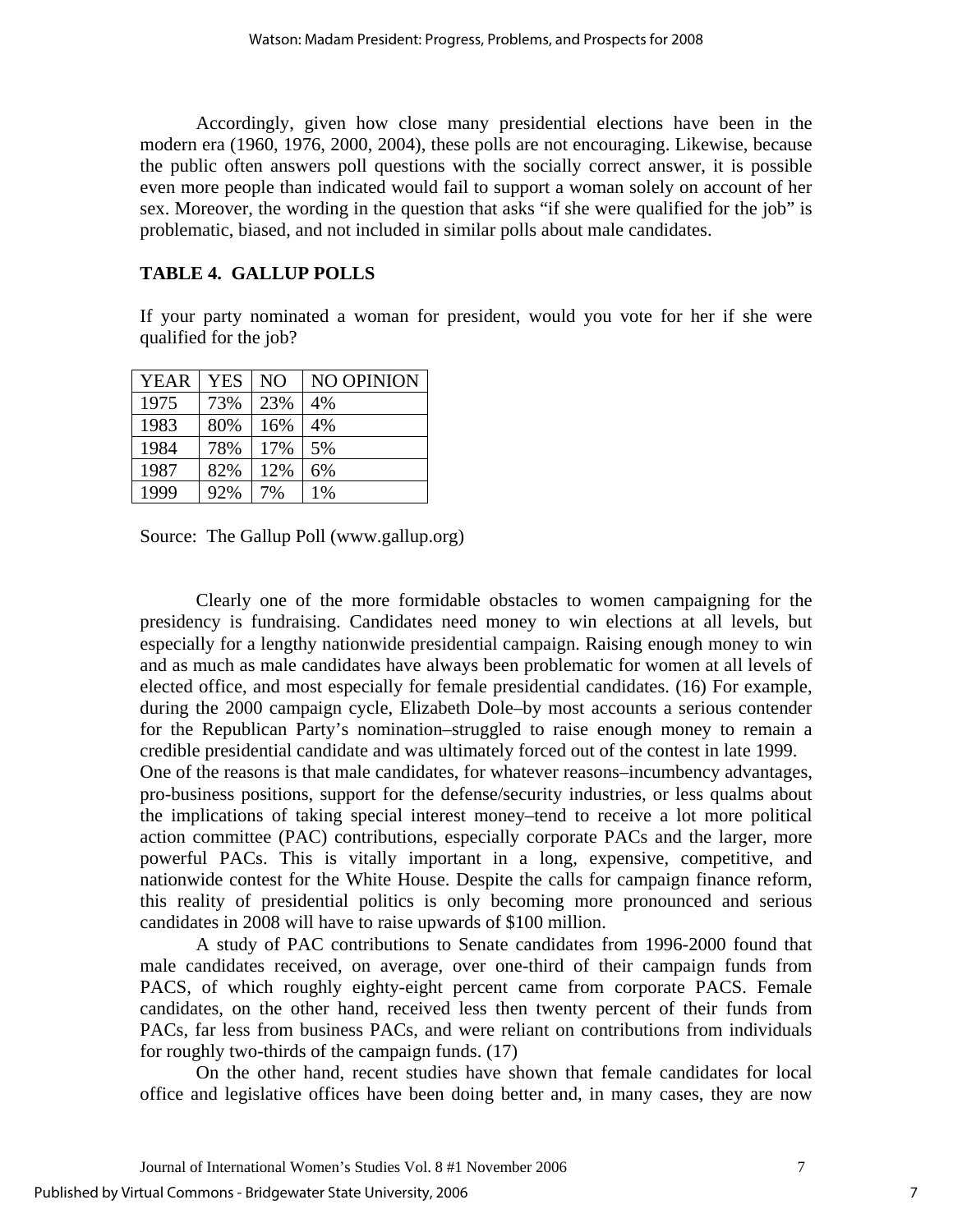matching their male competitors, even occasionally besting them as in the case of successful women in Congress. (18) For instance, in the 2000 election cycle, senators Hillary Rodham Clinton (D-NY), Diane Feinstein (D-CA), and Jean Carnahan (D-MO) were among the ten best funded candidates. (19) To be sure, several PACs have been established that are dedicated to funding female candidates, including EMILY's List (Early Money is Like Yeast), WISH List (Women in the Senate and House), the Women's Campaign Fund, and the National Women's Political Caucus, to name a few, all of which will be vitally important for appropriate future female presidential candidates. (20)

Studies have shown that the longer time women spend in office–like their male colleagues–it appears that they raise equivalent amounts of money to men. This has occurred in the U.S. House of Representatives and one might expect the same to happen in the U.S. Senate. (21) Yet, even though women are beginning to make progress raising money like men and despite the emergence of women's PACs, it remains to be seen whether the phenomenon will translate into success in executive offices, especially the presidency. (22) No woman who has run for the presidency has raised anywhere near the amount of money necessary to win, including Elizabeth Dole, even though her husband had been the party nominee in the previous election cycle and she had a reputation from her leadership of the American Red Cross as an effective fundraiser.

It can safely be predicted that future female candidates will make fundraising a priority, hire the best fundraisers, and start their campaigns even earlier in order to generate sufficient financial resources. The reality of fundraising might also prove to be something of a filter on which women become candidates, discouraging all but the best female fundraisers and those from larger states from running. Prospective female candidates might also have to prove earlier in their careers–in Congress, in the governor's house–their ability to raise not just the same amounts of money as their male competitors, but more, in order to receive the necessary political and party support to run.

Another concern is the manner in which the media presents female candidates and the amount of coverage devoted to them. A number of studies have demonstrated that, on average, less media attention–in all formats: print, radio, and television–is devoted to female candidates than male candidates. (23) At the same time, because the press focuses more on the "horse race"–that is, who is winning in the polls – rather than on the issues or profiles of candidates, it is both more difficult for women to get their message across and a built in bias in favor of early frontrunners for the White House (who typically will be men). This might force female candidates to develop nontraditional approaches to reaching the public and to start their campaigns earlier than might otherwise have been necessary.

When women do receive media coverage, it is often through a feminine lens. For example, the media focuses more on her clothing, hair style, family, and other "soft" matters for female candidates than for male candidates. This not only does little to make a woman appear to be commander-in-chief material, but makes it even more difficult for her to get her message across. Moreover, female candidates are often presented through the frame of feminine or "nurturing" issues such as health care, education, and children's policies, rather than through national security, foreign policy, economics, or crime and justice. Because the latter issues generally end up being the ones discussed by the public and press during presidential campaigns, female candidates will face yet another gender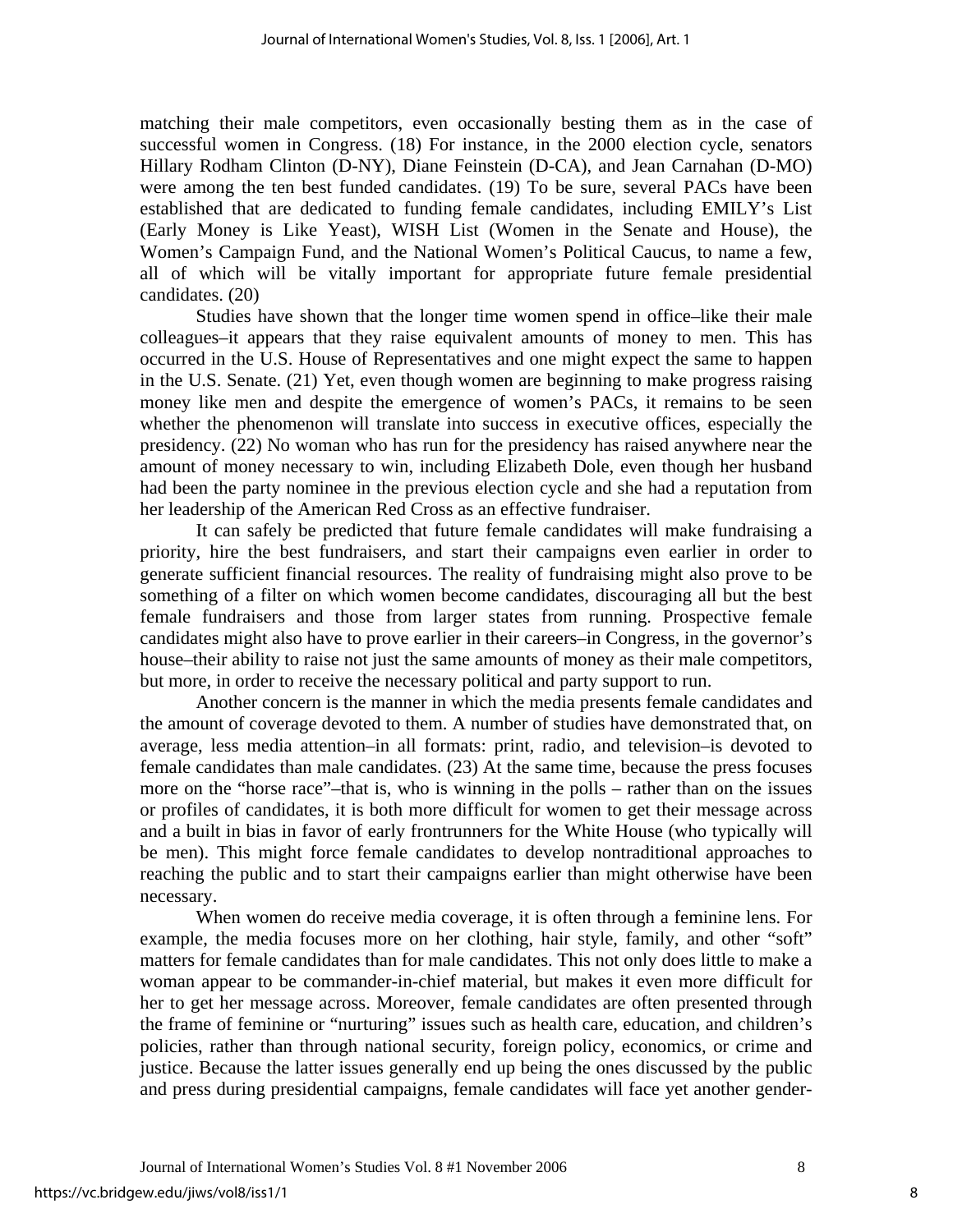based challenge. Quite simply, the old adage that, sooner or later, all women who run for office will have to share with the press their favorite cookie recipe is grounded in truth. Paraphrasing John F. Kennedy's famous quip on being Catholic, a female candidate will be "presented" to the public by the press as, first and foremost, a female candidate rather than a presidential candidate who happens to be female no matter how she campaigns. Ironically, female candidates might have to embrace this reality as an asset in order to secure more media coverage, something that will pose potential problems for her as she tries to raise funds and present both her platform and security "bona fides."

## **Female Candidates and their Experiences**

Although any study of female presidential candidates is plagued by the population size (so few women have mounted serious campaigns for the presidency), and it is further limited by the fact that two of them ran limited campaigns as third party candidates in the nineteenth century, it is worth noting some similarities and differences among female presidential candidates. One study compiled demographic, social, and political data thought to be potentially important by the literature in order to compare female presidential candidates, and will be used later in this study in analyzing prospective candidates. (24)

To obtain the names of possible female contenders for 2008, this study uses a listing by the White House Project–a well-funded, well known, New York-based organization dedicated to electing a female president–of eight prospective female presidential candidates for 2008. (25) The list includes two frontrunners–Hillary Rodham Clinton and Condoleezza Rice– who have received and, as of the time of this writing, are garnering the lion's share of attention from the press, polls, and pundits. A preliminary assessment of the backgrounds and political biographies of these eight women is worth noting in terms of the similarities and differences with male presidents and their female predecessors.

#### **FIGURE 1. PREVIOUS FEMALE PRESIDENTIAL CANDIDATES**  Victoria Woodhull

| VICLOHA WOODHILII                          |                                  |
|--------------------------------------------|----------------------------------|
| Born: September 23, 1838; Homer, Ohio      | Race: White                      |
| <b>Education: None</b>                     | Marital:                         |
| Married/Widowed/Divorced                   |                                  |
| Children: 1 daughter, 1 son                | State: New York                  |
| Career: Stockbroker; Publisher             | Party: Equal Rights              |
| Politics: None                             | Age at campaign: 34              |
| Belva Lockwood                             |                                  |
| Born: October 24, 1830; Royalton, New York | Race: White                      |
| Educ: BA, Syracuse; LLM, George Washington | Marital: Married/Widowed/Married |
| Children: 1 daughter                       | State: New York                  |
| Career: Educator; Principal; Attorney      | Party: Equal Rights              |
| Politics: None                             | Age at campaign: 54              |
|                                            |                                  |

Margaret Chase Smith Born: December 14, 1897; Skowhegan, Maine Race: White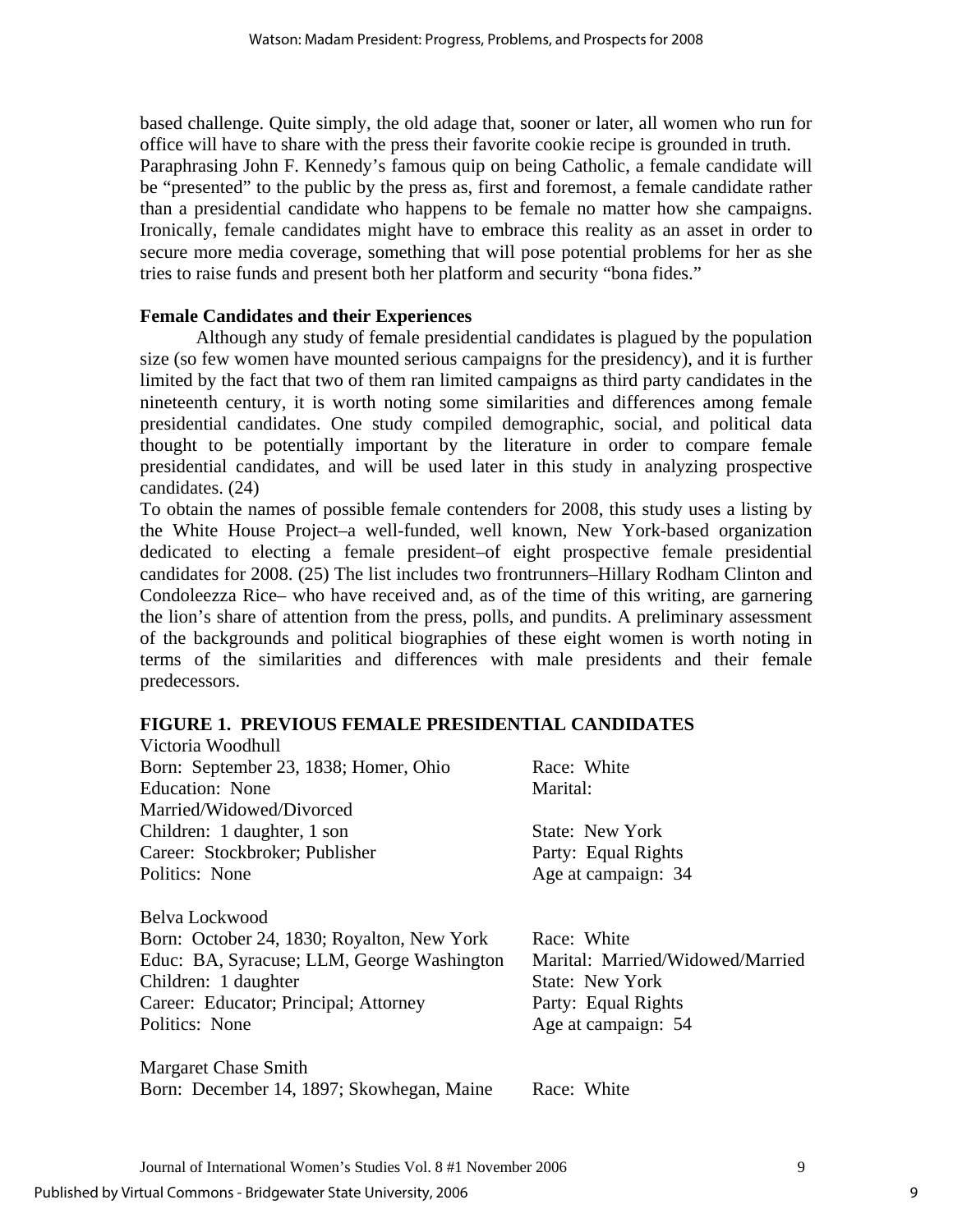| Education: Colby College                       | Marital: Married/Widowed |
|------------------------------------------------|--------------------------|
| Children: No children                          | State: Maine             |
| Career: Educator, executive, newspaper editor  | Party: Republican        |
| Politics: Congresswoman; U.S. Senator          | Age at campaign: 67      |
| <b>Shirley Chisholm</b>                        |                          |
| Born: November 30, 1924, Brooklyn; New York    | Race: African American   |
| Education: BA, Brooklyn; MA, Columbia          | Marital: Divorced        |
| Children: No children                          | State: New York          |
| Career: Educator                               | Party: Democrat          |
| Politics: State Assemblywoman; Congresswoman   | Age at campaign: 48      |
| Pat Schroeder                                  |                          |
| Born: July 30, 1940; Portland, Oregon          | Race: White              |
| Education: BA, Minnesota; JD, Harvard          | Marital: Married         |
| Children: 2 children                           | State: Colorado          |
| Career: Attorney; Professor                    | Party: Democrat          |
| Politics: Congresswoman                        | Age at campaign: 47      |
| Elizabeth Dole                                 |                          |
| Born: July 29, 1936; Salisbury, North Carolina | Race: White              |
| Education: BA, Duke; JD, Harvard               | Marital: Married         |

Children: No children State: North Carolina Career: White House aide; Pres., Red Cross Party: Republican Politics: Secretary of Labor & Transportation Age at campaign: 63

Carol Moseley Braun Born: August 16, 1947; Chicago, Illinois Race: African American Education: BA, Illinois; JD, Chicago Marital: Divorced Children: 1 son State: Illinois Career: Attorney Party: Democrat Politics: U.S. Senator; Ambassador Age at campaign: 55

Source: Author's original figure

# **FIGURE 2. PROSPECTIVE FEMALE CANDIDATES FOR 2008**

| <b>Hillary Rodham Clinton</b>                     |                  |
|---------------------------------------------------|------------------|
| Born: October 26, 1947; Chicago, Illinois         | Race: White      |
| Education: BA, Wellesley; JD, Yale                | Marital: Married |
| Children: 1 daughter                              | State: New York  |
| Career: Attorney (private firm and law professor) | Party: Democrat  |
| Politics: First Lady of the U.S.; U.S. Senator    | Age in '08: 61   |

Condoleezza Rice Born: November 14, 1954; Birmingham, Alabama Race: African American Education: BA & PhD, Denver; MA, Notre Dame Marital: Single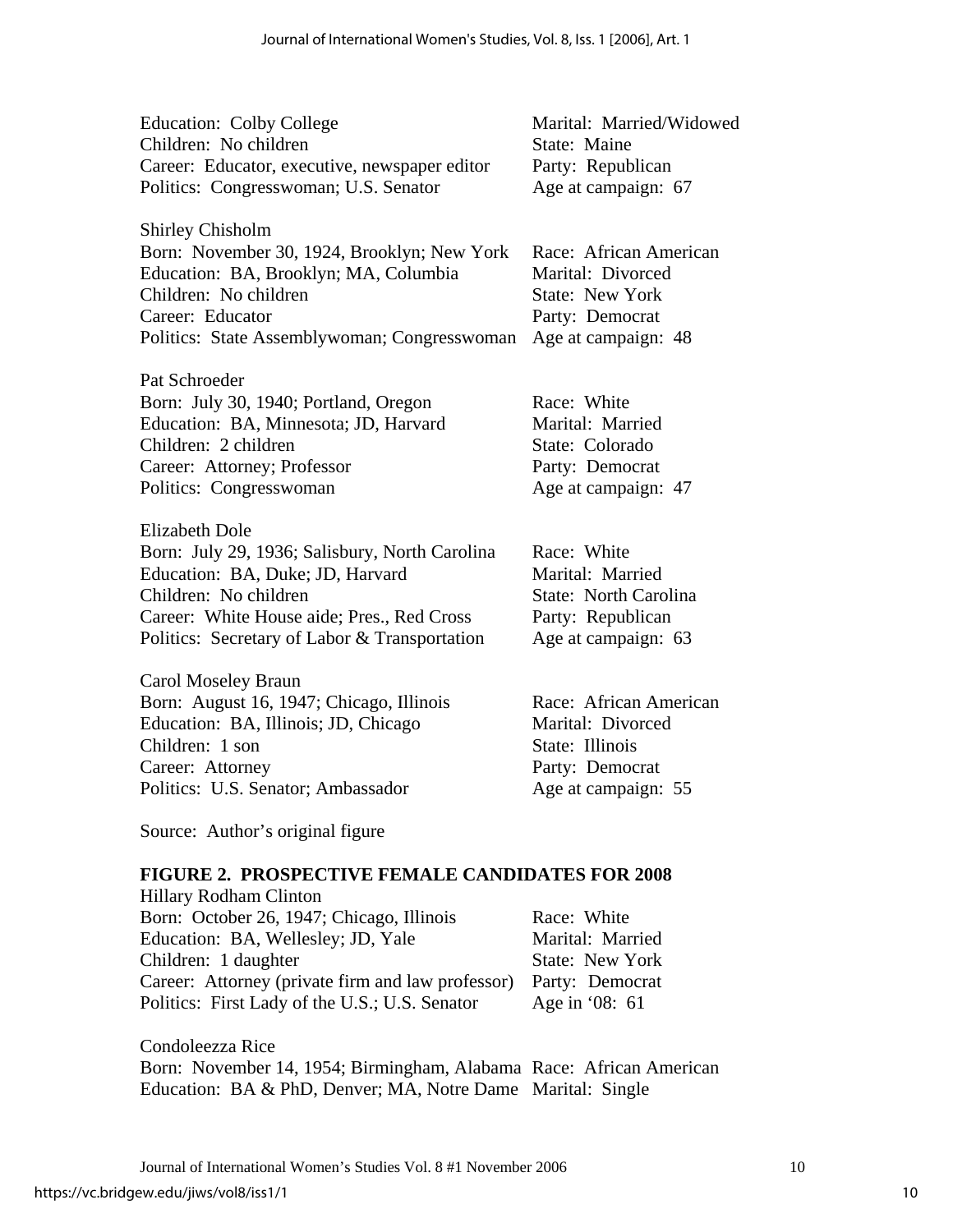| Children: None                                                       | State: California      |
|----------------------------------------------------------------------|------------------------|
| Career: Professor & provost (Stanford)                               | Party: Republican      |
| Politics: National security aide/advisor                             | Age in '08: 54         |
|                                                                      |                        |
| <b>Susan Collins</b>                                                 |                        |
| Born: December 7, 1952; Caribou, Maine                               | Race: White            |
| Education: BA, St. Lawrence University                               | Marital: Single        |
| Children: None                                                       | State: Maine           |
| Career: Government administrator, legislative aide Party: Republican |                        |
| Politics: U.S. Senator                                               | Age in '08: 55         |
|                                                                      |                        |
| <b>Shirley Franklin</b>                                              |                        |
| Born: May 10, 1945; Philadelphia, Penn.                              | Race: African American |
| Education: BA, Howard; MA, Penn                                      | Marital: Divorced      |
| Children: 3 children                                                 | State: Georgia         |
| Career: Political aide, city administrator                           | Party: Democrat        |
| Politics: Mayor of Atlanta                                           | Age in '08: 63         |
| Kay Bailey Hutchison                                                 |                        |
| Born: June 22, 1943; Galveston, Texas                                | Race: White            |
| Education: BA, Texas; JD, Texas                                      | Marital: Married       |
| Children: 1 daughter, 1 son, 2 stepdaughters                         | State: Texas           |
| Career: Small business owner; TV correspondent                       | Party: Republican      |
| Politics: U.S. Senator                                               | Age in '08: 65         |
|                                                                      |                        |
| Janet Napolitano                                                     |                        |
| Born: November 29, 1957; New York, New York                          | Race: White (Italian)  |
| Education: BA, Santa Clara; JD, Virginia                             | Marital: Single        |
| Children: None                                                       | State: Arizona         |
| Career: U.S. Attorney; U.S. Appeals Court Clerk                      | Party: Democrat        |
| Politics: Governor                                                   | Age in '08: 50         |
|                                                                      |                        |
| Kathleen Sebelius                                                    |                        |
| Born: May 15, 1948; Cincinnati, Ohio                                 | Race: White            |
| Education: BA, Trinity; MPA, Kansas University                       | Marital: Married       |
| Children: 2 sons                                                     | State: Kansas          |
| Career: Corrections administrator; administrator                     | Party: Democrat        |
| Politics: Insurance Commissioner; Governor                           | Age in '08: 60         |
| Olympia Snowe                                                        |                        |
| Born: February 21, 1947; Augusta, Maine                              | Race: White (Greek)    |
| Education: BA, Maine                                                 | Marital: Married       |
| Children: None                                                       | State: Maine           |
| Career: Business owner                                               | Party: Republican      |
| Politics: Legislator; Congresswoman; U.S. senator Age in '08: 62     |                        |
|                                                                      |                        |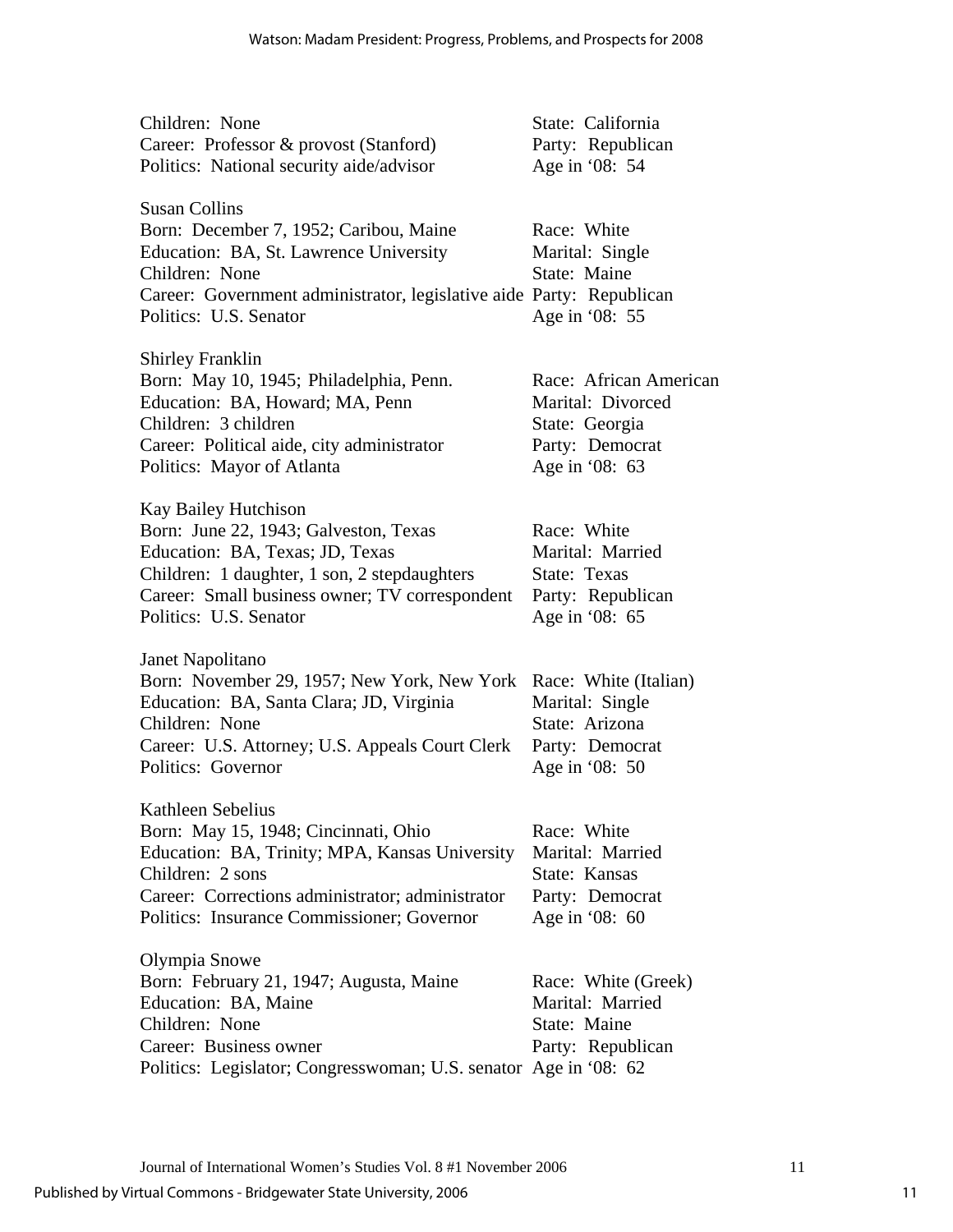Source: Author's original figure (26)

The first woman to mount a formal campaign for the American presidency was Victoria Woodhull who, in 1872, made history for this first for women. Born Victoria Claflin in 1838 to a struggling family, she married Canning Woodhull at age fifteen, giving birth to a son the following year and a daughter a few years later. Shortly thereafter, her husband died and the widow remarried in 1866 to Colonel James Blood, whom she would end up divorcing in 1877. Victoria Woodhull married for a third time in 1883 to John Martin and lived to see women secure the right to vote with the passage of the Nineteenth Amendment to the Constitution in 1920, dying in 1927.

Twice in the 1800s–1884 and again in 1888–Belva Lockwood campaigned for the presidency, both times from the Equal Rights Party like her predecessor Victoria Woodhull. Born Belva Burnett in 1830 on a farm near Royalton, New York, as a teenager she married Uriah McNall, a farmer. The couple had a daughter, but Uriah died in 1853. Years later she married Ezekiel Lockwood, a former minister and dentist, several years her senior. Belva became a school teacher and graduated from Genesee College (now Syracuse University) with honors. Her distinguished career in education included serving as a principal, teaching at a seminary, and founding McNall Seminary in Oswego, New York.

 Roughly eight decades would pass before another woman mounted what would be the first serious bid for the nation's highest office. When Margaret Chase Smith, born in 1897, ran for president in 1964, she became the first woman to do so on a major party ticket. Unlike her two predecessors, Chase Smith, a Republican, had considerable experience in elected office prior to her presidential campaign–she had represented the state of Maine in both the U.S. House of Representatives and U.S. Senate. Her career began when she was elected in 1940 to her deceased husband's House seat.

Another political first occurred in 1972 when Shirley Chisholm became the first black– and thus the first black woman–to campaign for the White House. Born in 1924, Shirley Anita St. Hill was educated at Brookline College and earned a master's degree from Columbia University. After a career as an educator and educational consultant, Chisholm was elected as an assemblywoman in New York, later making history as the first black woman elected to Congress.

 A decade-and-a-half later, after Senator Gary Hart withdrew from the presidential campaign amidst evidence he had been having an affair with a twenty-something model named Donna Rice, his colleague and supporter Pat Schroeder very briefly campaigned for the presidency. In 1987 Schroeder, who was born Patricia Scott in 1940 and earned her law degree at Harvard, tested the waters, marking perhaps another first–that being, she was one of the best known women in politics in the country but more interestingly was one of the most unapologetically pro-woman, outspoken feminists, and strongly liberal figures on the American political stage. Schroeder was first elected to Congress in 1972 and served until 1997. She again tested the waters briefly in 1992.

Only three years after her husband, Bob Dole, secured her party's presidential nomination, Republican Elizabeth Dole ran for the nation's highest office and was considered by some to be the first viable female candidate to pursue the presidency. Dole had prior political experience as a former cabinet member, serving as Ronald Reagan's secretary of transportation and George H.W. Bush's secretary of labor. Educated at Duke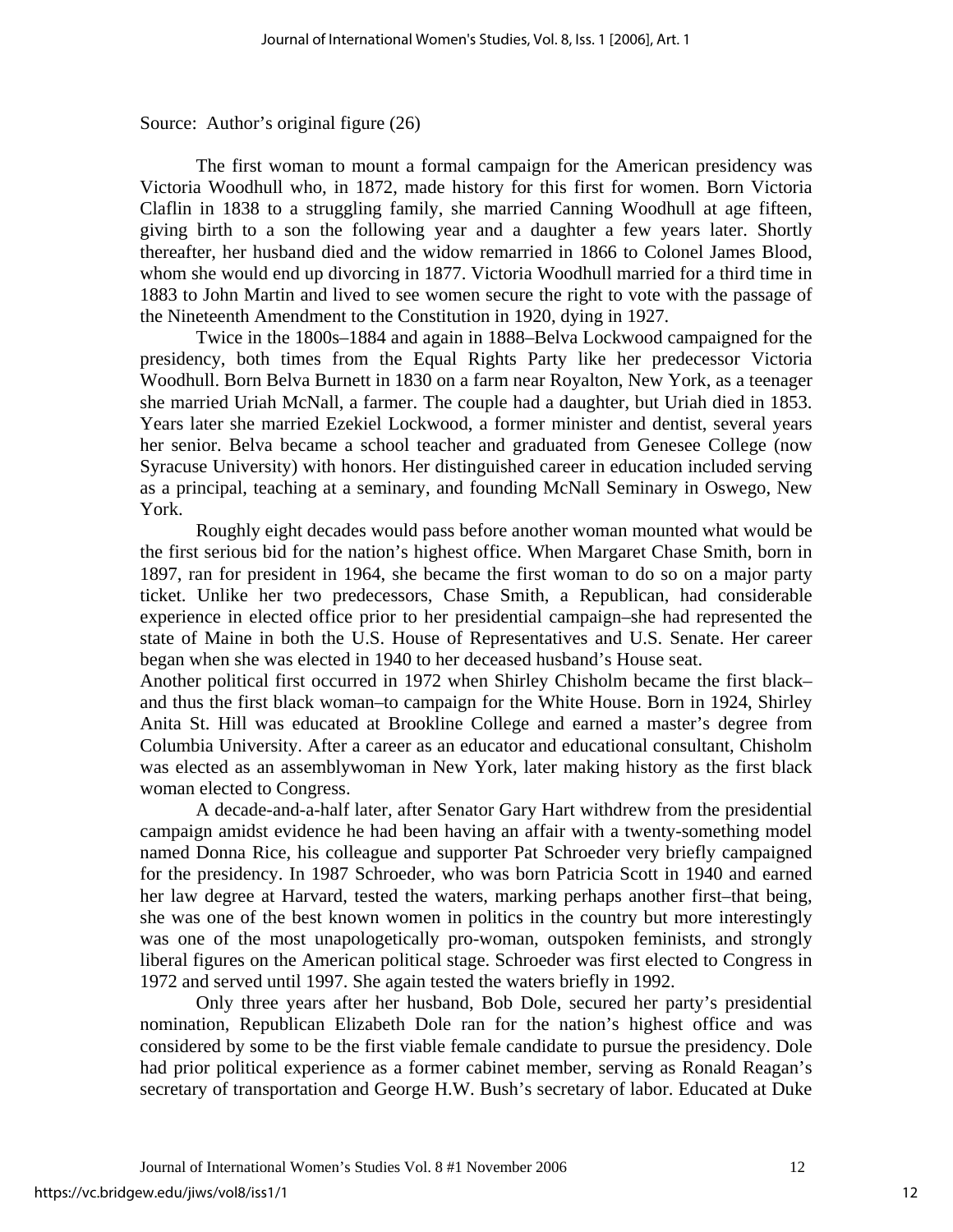and Harvard Law School, she worked as a consumer affairs administrator in the White House of Richard Nixon and later as a member of the Federal Trade Commission.

The most recent female leader to run for the White House was Carol Moseley Braun, who was born in Chicago in 1947 and educated at both the University of Illinois and University of Chicago Law School. After a successful career as a prosecutor, she was elected to the Illinois State House and eventually the U.S. Senate. The former U.S. ambassador to New Zealand ran in 2004 as the second African American woman to pursue the presidency and the only woman in the race.

All of the women competing for their party's nomination for president were unsuccessful. However, Geraldine Ferraro, a congresswoman from New York, became the first woman to succeed in securing the vice-presidential nomination of a major political party when, in 1984, she accepted Walter Mondale's offer to join the Democratic ticket. Ferraro had not been a leader in the Democratic Party, but she had risen fast in her short time in Congress and had enjoyed an accomplished legal and political career. Still, she was subjected to not only assertions that she was not vice presidential material but ugly personal attacks about her Catholic faith (how could she be Catholic and pro-choice) and her husband's alleged financial improprieties. It is doubtful Representative Ferraro either helped or hurt Mondale's chances because Ronald Reagan was a popular and seemingly unbeatable incumbent who ended up winning in a landslide. Still, Ferraro's selection signaled a historic first and energized many women around the nation.

| <b>DEMOGRAPHIC</b> | <b>DESCRIPTION</b> | <b>NAMES</b>                                      |
|--------------------|--------------------|---------------------------------------------------|
| State of birth     | Northeast          | Lockwood, Smith, Chisholm, Ferraro, Collins,      |
|                    |                    | Napolitano, Snowe                                 |
|                    | Midwest            | Woodhull, Braun, Clinton, Sebelius                |
|                    | South              | Dole, Rice, Hutchison                             |
|                    | West               | Schroeder                                         |
|                    |                    |                                                   |
| Education          | <b>BA</b> degree   | Collins, Snowe                                    |
|                    | MA degree+         | Chisholm, Dole, Rice, Franklin, Sebelius          |
|                    | JD degree          | Lockwood, Ferraro, Schroeder, Dole, Braun,        |
|                    |                    | Clinton, Hutchison, Napolitano                    |
|                    | No degree          | Woodhull, Smith                                   |
|                    |                    |                                                   |
| Marital status     | Married            | Smith, Ferraro, Schroeder, Dole, Hutchison,       |
|                    |                    | Sebelius, Snowe                                   |
|                    | Divorced           | Woodhull, Lockwood, Chisholm, Braun, Franklin     |
|                    | Single             | Rice, Collins, Napolitano                         |
|                    |                    |                                                   |
| Children           | Have children      | Lockwood, Woodhull, Ferraro, Schroeder, Braun,    |
|                    |                    | Clinton, Franklin, Hutchison, Sebelius            |
|                    | No children        | Smith, Chisholm, Dole, Rice, Collins, Napolitano, |
|                    |                    | Snowe                                             |
|                    |                    |                                                   |

# **TABLE 5. PROFILES OF FEMALE CANDIDATES**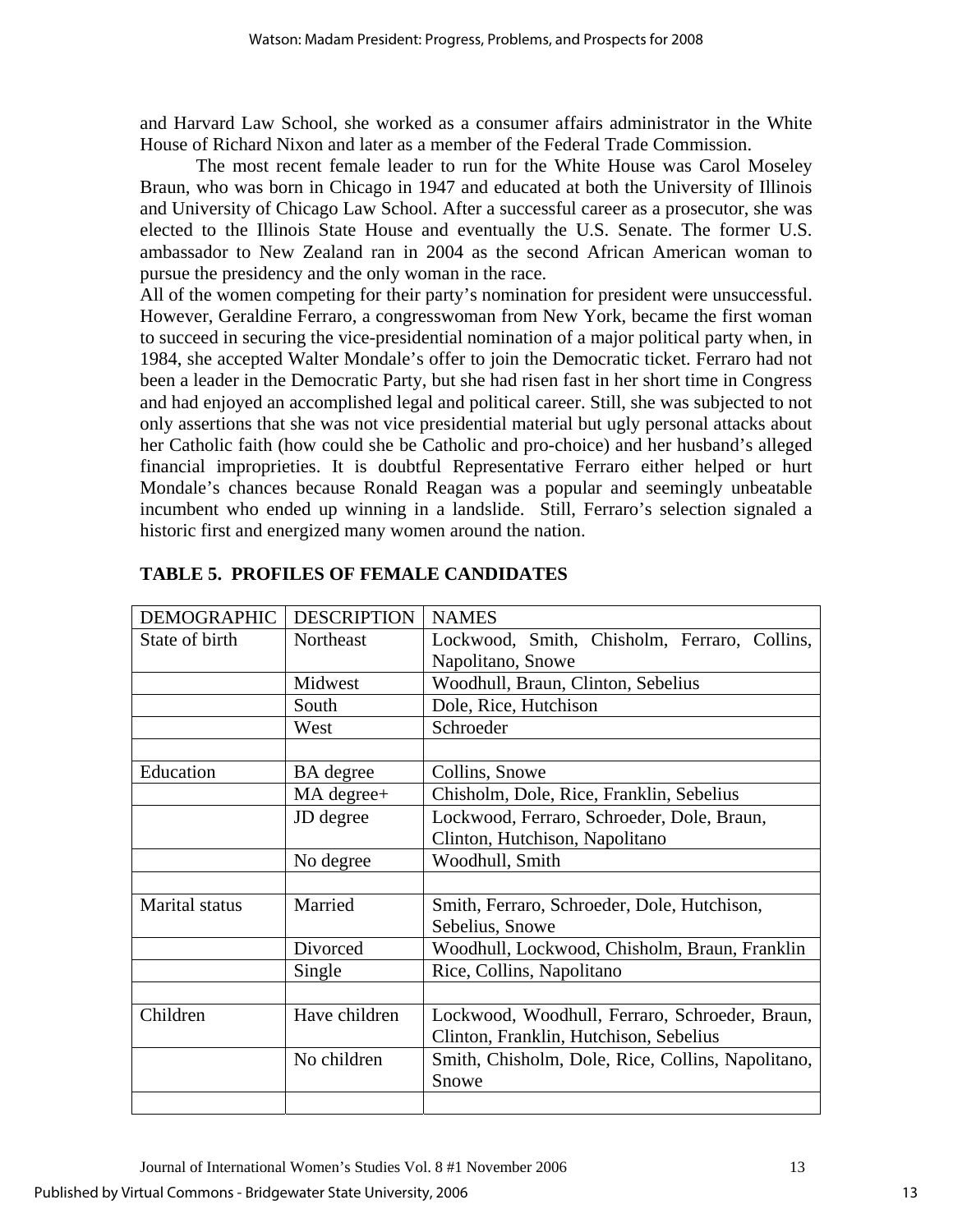| Career          | Educator            | Lockwood, Smith, Chisholm, Schroeder, Rice       |
|-----------------|---------------------|--------------------------------------------------|
|                 | Attorney            | Lockwood, Ferraro, Schroeder, Braun, Clinton,    |
|                 |                     | Napolitano                                       |
|                 | Politics/Gov't      | Dole, Franklin, Sebelius                         |
|                 | <b>Business</b>     | Woodhull, Smith, Hutchison, Snowe                |
|                 |                     |                                                  |
| Political party | Democrat            | Chisholm, Ferraro, Schroeder, Braun, Clinton,    |
|                 |                     | Franklin, Napolitano, Sebelius                   |
|                 | Republican          | Smith, Dole, Rice, Collins, Hutchison, Snowe     |
|                 | <b>Equal Rights</b> | Woodhull, Lockwood                               |
|                 |                     |                                                  |
| Political       | <b>US House</b>     | Smith, Chisholm, Ferraro, Schroeder              |
| Experience      |                     |                                                  |
|                 | <b>US</b> Senate    | Smith, Braun, Clinton, Collins, Hutchison, Snowe |
|                 | Cabinet/Admin       | Dole, Braun, Clinton, Rice                       |
|                 | Governor            | Napolitano, Sebelius                             |
|                 | Mayor/Local         | Franklin                                         |
|                 | None                | Woodhull, Lockwood                               |
|                 |                     |                                                  |
| Age at campaign | Younger             | Chisholm, Ferraro, Schroeder                     |
|                 | Average             | Braun, Rice, Collins, Napolitano                 |
|                 | Older than aver     | Smith, Dole, Clinton, Franklin,<br>Hutchison,    |
|                 |                     | Sebelius, Snowe                                  |
|                 |                     |                                                  |
|                 |                     |                                                  |
|                 |                     |                                                  |

Note: Names in bold are prospective presidential candidates; Ferraro is included simply for comparative purposes and is listed in italics

Note: "Age" is calculated based on a comparison of women serving in Congress and as governors, with <50 as "younger," 50-59 as "average," and 60+ as "older" Source: Author's original table

 Clearly, from Table 5 it appears that there is no single model for a female presidential candidate. However, some general similarities and differences can be noted between these female aspirants and male presidents, and among themselves. Interestingly, many women world leaders–including some female prime ministers and presidents–had little or no political experience, or even no career, prior to being elected into high office. (27) However, all the women that ran for the presidency (and Ferraro, the vice-presidential nominee) in the twentieth century did so having considerable political experience at the highest levels of government. As a group, they had similar political resumes as the presidents. All were accomplished in their previous careers and were well educated (except Woodhull and Chase Smith), many, like many presidents, at elite institutions. In fact, more female candidates and prospective contenders had graduate-level degrees and, as a group, the female presidential candidates were better educated than most presidents.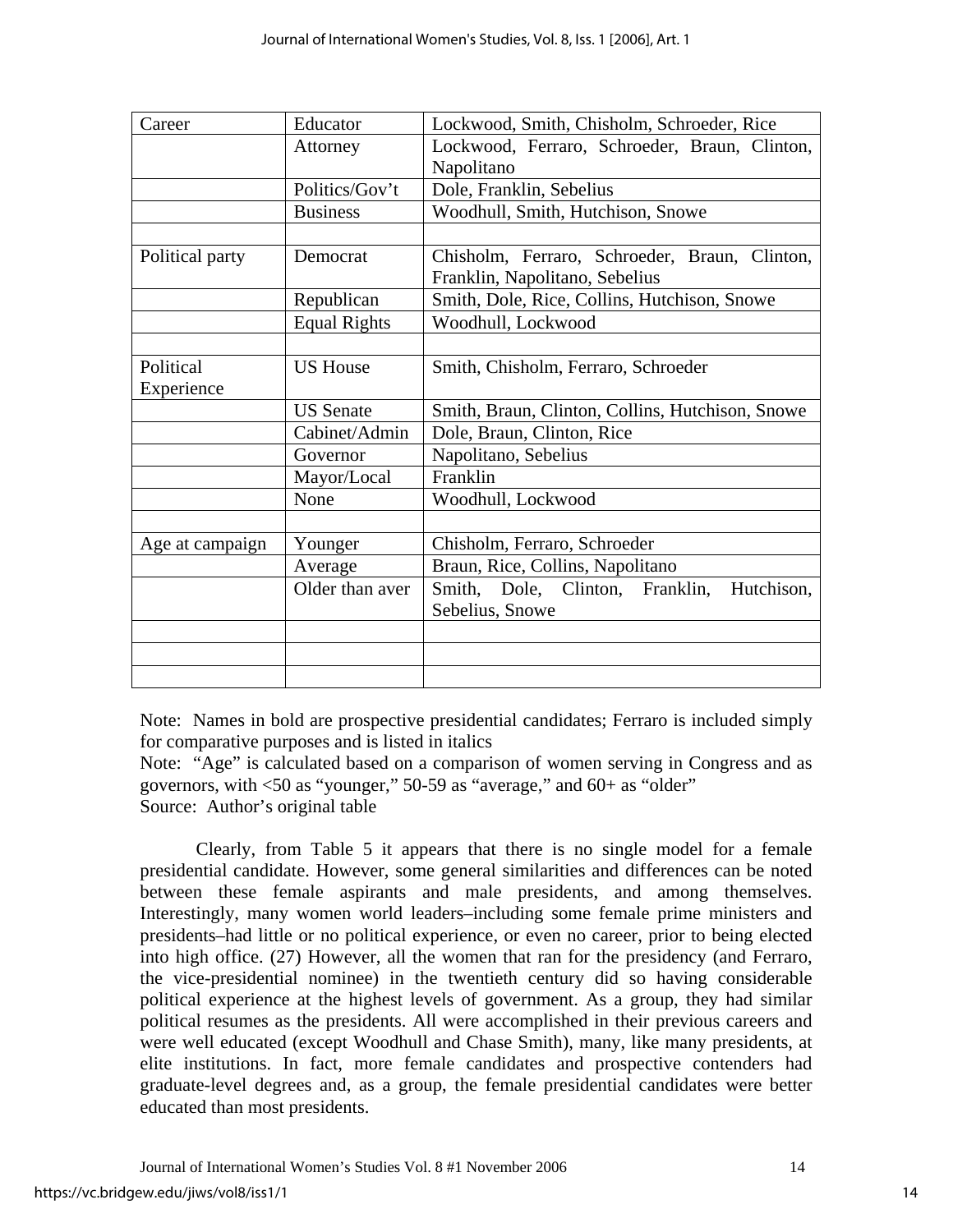Moreover, within their political careers, all were recognized for a wide array of policy interests and pursuits, far more than simply traditional "women's issues." For example, all the female candidates in the twentieth century except Elizabeth Dole (who was elected to the U.S. Senate after her presidential campaign) had congressional experience and served on committees with a focus well beyond "women's issues." Chase Smith served on the Navy and Defense Committees; Chisholm, on the Veterans Affairs Committees; Ferraro, the Steering and Policy, Budget and Public Works, and Transportation Committees; Schroeder, the Armed Services, Post Office, and Civil Services Committees; and Moseley Braun, the Judiciary Committee. Often, they were trailblazers, having become the first woman ever to serve on said committees. Yet, at the same time, most (except Elizabeth Dole) were also seen as committed champions of women, women's issues, and civil/human rights.

Four of the past five presidents (Carter, Reagan, Clinton, G.W. Bush) were governors prior to the White House. The nation seems, according to recent polls, prefer presidential candidates with such executive experience. However, none of the women yet to pursue the office have been governors, but Dole did have considerable executive experience in two presidential cabinets and as the head of the American Red Cross. Two of the prospective contenders for 2008 (Napalitano and Sebelius) are currently governors and Franklin is the mayor of a major city – just as is Rudolph Giuliani, a male contender for 2008.

Many presidents had military experience, something none of the female candidates or prospective contenders can claim. Yet, in recent elections this "requirement" for the office has been less of an issue (of the last four presidents, only G.H.W. Bush had active-duty military experience). This might presumably benefit women in 2008, both because none of the prospective candidates has military experience and due to the negative public perceptions about a woman's ability to serve as commander-in-chief. Clearly, however, Schroeder's service on the House Armed Services Committee and her expertise on many military subjects did not satisfy the many critics of her presidential aspirations.

 Like many world leaders and the male presidents, several female candidates and contenders were the first born in their families (Woodhull, Smith, Chisholm, Ferraro, Braun, Clinton, Rice…). The noticeable differences include several of the women were divorced–Woodhull, Lockwood, Chisholm, Moseley Braun, and Franklin. Only one president (Ronald Reagan) has ever been divorced. Assuredly, the fact that the three contemporary divorced female candidates were also African American presents additional problems for them. Another three prospective contenders are single which, given the family-oriented imagery of the presidency, poses potentially serious, gendered problems. The double-standard which works against women in so many facets of society, might be expected to pose challenges for single and divorced female candidates far beyond what would be experienced by male candidates. Shirley Chisholm, for example, maintained that she encountered more opposition on account of her sex than she did on account of her race, most notably from African American men who felt the first African American presidential candidate should be a male. (28)

The remainder of the prospective female candidates was married and had small families of their own, just like most of the presidents who had children. Just as many of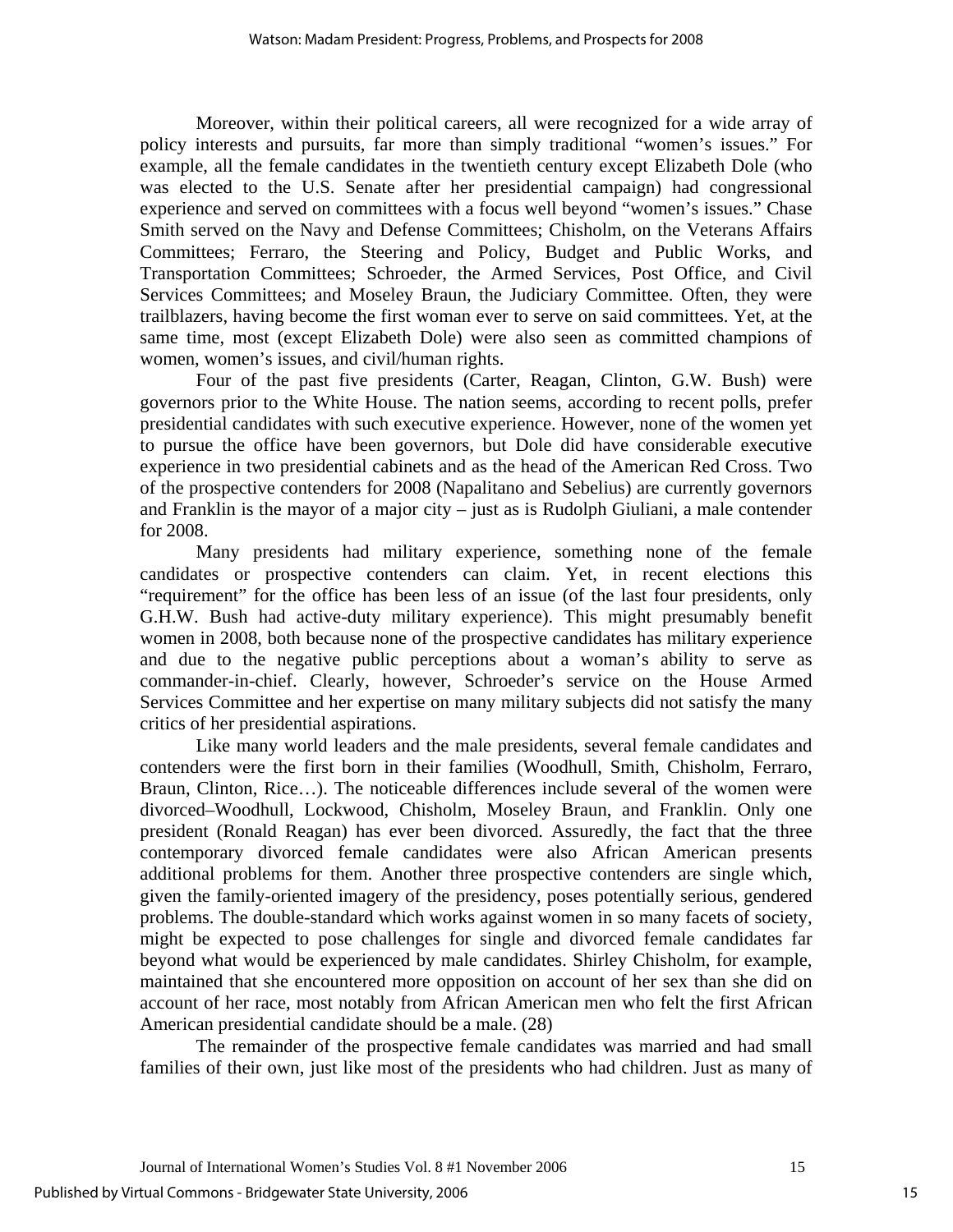the presidential spouses were accomplished social hostesses, the husbands of female candidates were generally accomplished, well educated men.

Also, all but one of the presidents was Protestant, many of the presidents were Episcopalian, Presbyterian, or Methodist, and most were reasonably religious. Yet, Ferraro, Moseley Braun, and Napolitano were raised Catholic (John F. Kennedy was the only Catholic president), Snowe was raised Greek Orthodox, and most of the other female candidates/contenders never emphasized or emphasize their religious beliefs, all of which deviate from the presidential norm. Once again, the double standard operating against women in society might be a factor for female presidential candidates who are not "main line" protestant denominations or active churchgoers. The only candidates/contenders that have openly discussed their religious beliefs are Dole and Rice, both of whom were raised Presbyterian like several of the presidents.

In terms of age, the female candidates/contenders vary from thirty-four to sixtyseven, also reflecting the large range for the presidents (forty-two to sixty-nine). There are differences by political party, whereby the Democratic women who ran (plus Ferraro) were younger (average age of forty-nine) than the Republican women (average age sixtyfive). Most pertinently, both Democrats and Republican female candidates were outside of the presidential average age which is in the fifties. Of the prospective female contenders, the age also varies with both party's hopefuls, and only two of the contenders (Rice and Napolitano) are in their fifties.

 Despite some similarities with male presidents, none of the female presidential candidates was even close to being successful in winning the White House, which would suggest that it was not their qualifications that were a problem but perhaps the campaigns themselves, some extraneous challenge(s) discussed above, or the fact that they were women. After all, Margaret Chase Smith was harmed by the fact that the press routinely referred to her as "Mrs." Smith, rather than by her title (Senator) as they would for her male competitors. (29)

## **The Propsects?**

Predicting presidential election outcomes is a risky business as the Chicago Tribune discovered when it prematurely announced in 1948 that "Dewey Defeats Truman." At the time of this writing, it remains to be seen if any of the prospective female contenders will run in 2008. Of the group, Senator Clinton is receiving the most press and has even polled as the comfortable Democratic frontrunner. Her strengths mirror those of some presidents and include family ties to the presidency, a prominent public office from which to mount a campaign, a pedigree education, high name recognition, and fundraising prowess. However, she is equally admired and detested, and both appear in some manner to be attributed to her sex. As such, securing cross-over votes from moderate Republicans (especially men) and swing independent male voters might be problematic for her.

No female candidate or contender has had military experience, which, given polls which state a preference for someone ready to be commander-in-chief, bodes poorly for electing madam president. Of the prospective contenders, only Secretary Rice will have national security credentials by virtue of her position as National Security Advisor and Secretary of State during a war. Her Democratic colleague, Hillary Clinton, lacks such credibility, whether real or imagined. But, even though Rice's age, educational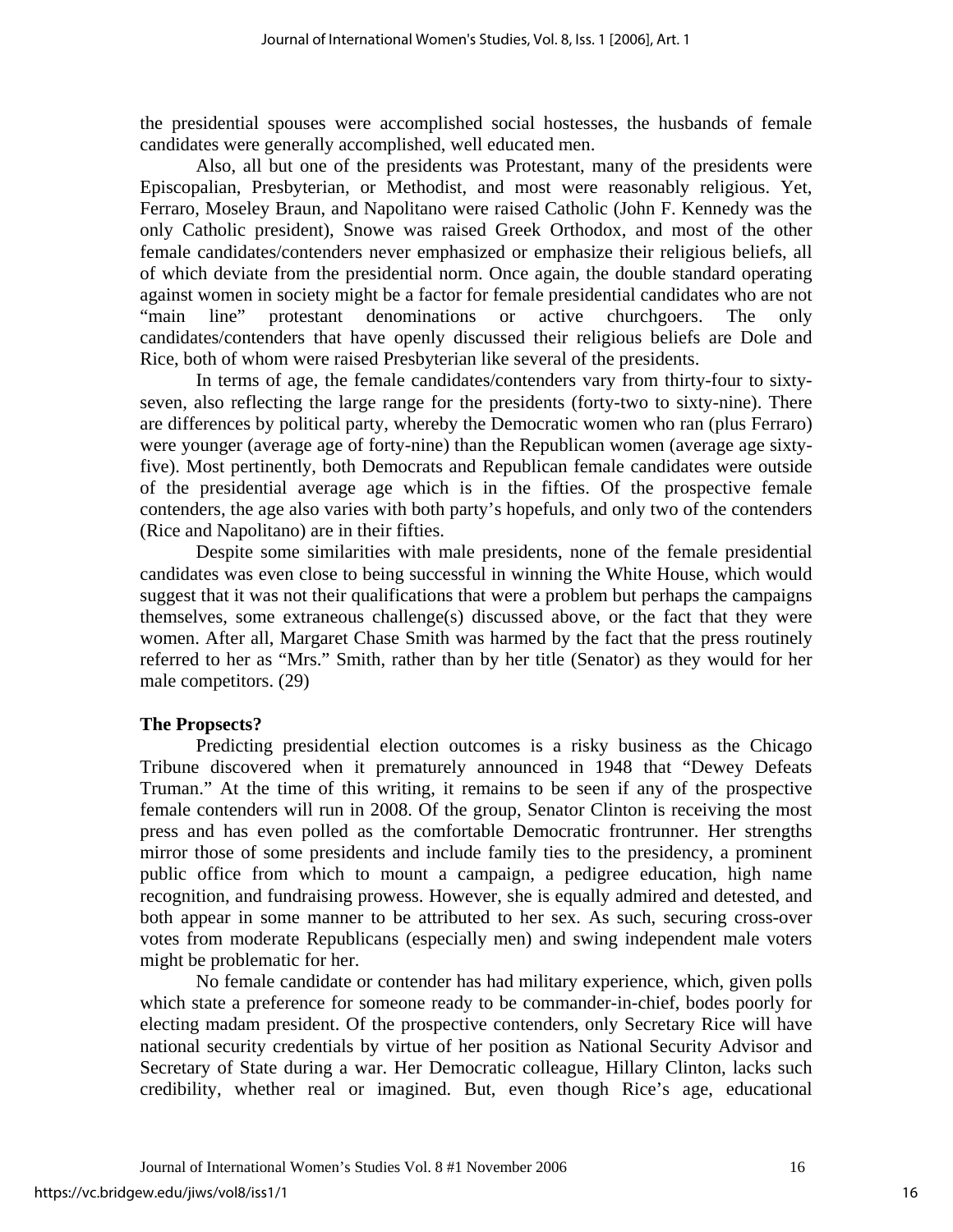attainment, and religious practices match the presidential profile, she has never held elective office, a potential problem that only military heroes like generals Jackson, Grant, or Eisenhower have overcome. Moreover, she is African American, single, has no children (consider the negative impact of society's double standards), and only Woodrow Wilson has come to the White House from academia (but he was governor of New Jersey in between).

Because of the perceived strength of Republicans in the area of national security, the perception that women are more liberal than men, and the unwillingness of Republican men to consider voting for a Democratic female for president, it has been suggested that the first woman president might be a Republican. (30) Three prominent Republican women in the U.S. Senate – all impressive and accomplished individuals – are included in the contender list. But, two of them are from Maine, a state with few electoral votes and both senators Collins (never married) and Snowe (no children) might face problems at the polls on account of gender-based bias toward married leaders and "traditional" women's roles. Senator Hutchison, on the other hand, has a favorable family, educational, and career background, represents a large state (Texas), and is a Republican.

Considering the trend toward electing governors (the last senator to go directly to the White House did so in 1960), of the group of contenders, Sebelius might match the profile. She is well educated, married with children, and close in age to the presidential average. Democrats from the North/Northeast have not fared well in recent elections (John Kerry did not carry a single Southern or Midwestern state in 2004), so the fact that she is a governor of a Midwestern state might be a plus. States in the West have made some of the most impressive progress in electing women at all levels, so it is possible that this region will be fertile ground for future female candidates.

Whoever the first woman president might be, she will have to overcome challenges in fundraising and media bias unique to women candidates, and it will most likely help her if she has executive and national security experiences and her family and demographic characteristics mirror those of past presidents. A number of challenges remain for female presidential candidates and progress toward that inevitability has been mixed, but women have run and a number of prospective contenders exist.

### **Notes**

1. For helpful and up-to-date sources on the gains made by women in elected office at all levels, see The White House Project at <thewhitehouseproject.org> or the Center for American Women and Politics at <www.cawp.rutgers.edu/facts.html#research>.

2. For a listing of women who led their governments (with information on these female leaders), see <www.ipu.org/wmn-e/classif.htm>. The Council of Women World Leaders is another helpful source at <www.womenworldleaders.org>.

3. For an assessment of women who headed governments and nations, and the genderbased challenges they faced, see Robert P. Watson, Alicia Jencik, and Judith Selzer, "Women World Leaders: Comparative Analysis and Gender Experiences," Journal of International Women's Studies, Vol. 7, No. 2, Fall 2005, pp. 53-76.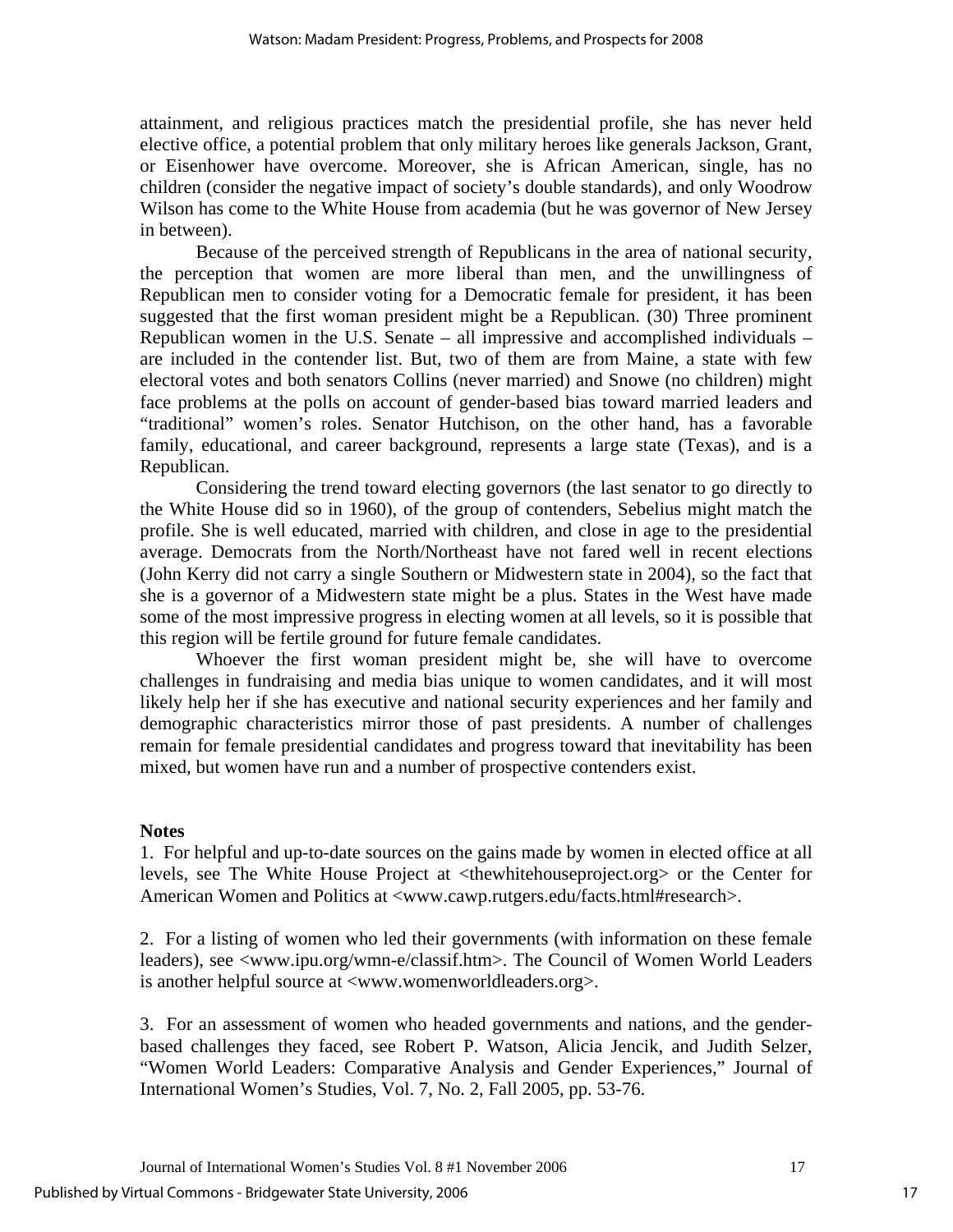4. For information on the challenges facing women pursuing the presidency, see Robert P. Watson and Ann Gordon, eds., Anticipating Madam President (Boulder, Co.: Lynne Rienner Publishers, 2003).

5. There is a rich and mature body of scholarship on the challenges women face in campaigning and governing, with a possible exception of executive office, especially the presidency. See, for instance: Georgia Duerst-Lahti and Rita Mae Kelly, eds., Gender Power, Leadership, and Governance (Ann Arbor: University of Michigan Press, 2000); Kim Fridkin Kahn, The Political Consequences of Being a Woman: How Stereotypes Influence the Conduct and Consequences of Political Campaigns (New York: Columbia University Press, 1996); and Sue Thomas and Clyde Wilcox, eds., Women and Elective Office: Past, Present, and Future (New York: Oxford University Press, 1998).

6. Duerst-Lahti, 2000.

7. Kahn, 1996; Thomas and Wilcox, 1998.

8. See the statistics at the Center for American Women and Politics at Rutgers University at <www.cawp.rutgers.edu>.

9. Duert-Lahti, 2000.

10. Duerst-Lahti, 2000; see also Erika Falk and Kathleen Jamieson, "Changing the Climate of Expectations," in Robert P. Watson and Ann Gordon, Anticipating Madam President (Boulder, Co.: Lynne Rienner Publishers, 2003), pp. 43-53.

11. Barbara Norrander and Clyde Wilcox, "The Geography of Gender Power: Women in State Legislatures," in Sue Thomas and Clyde Wilcox, eds., Women and Elective Office: Past, Present, and Future (New York: Oxford University Press, 1998).

12. See Tom Lansford, "A Female Leader for the Free World: The First Woman President and U.S. Foreign Policy," in Robert P. Watson and Ann Gordon, eds., Anticipating Madam President (Boulder, Co.: Lynne Rienner Publishers, 2003), pp. 177- 188 and John Davis, "Confronting the Myths: The First Woman President and National Security," in Robert P. Watson and Ann Gordon, eds., Anticipating Madam President (Boulder, Co.: Lynne Rienner Publishers, 2003), pp. 189-2000.

13. Ibid.

14. See the Gallup Poll at <www.gallup.org>.

15. See the Siena Research Institute at Siena College at <www.siena.edu>.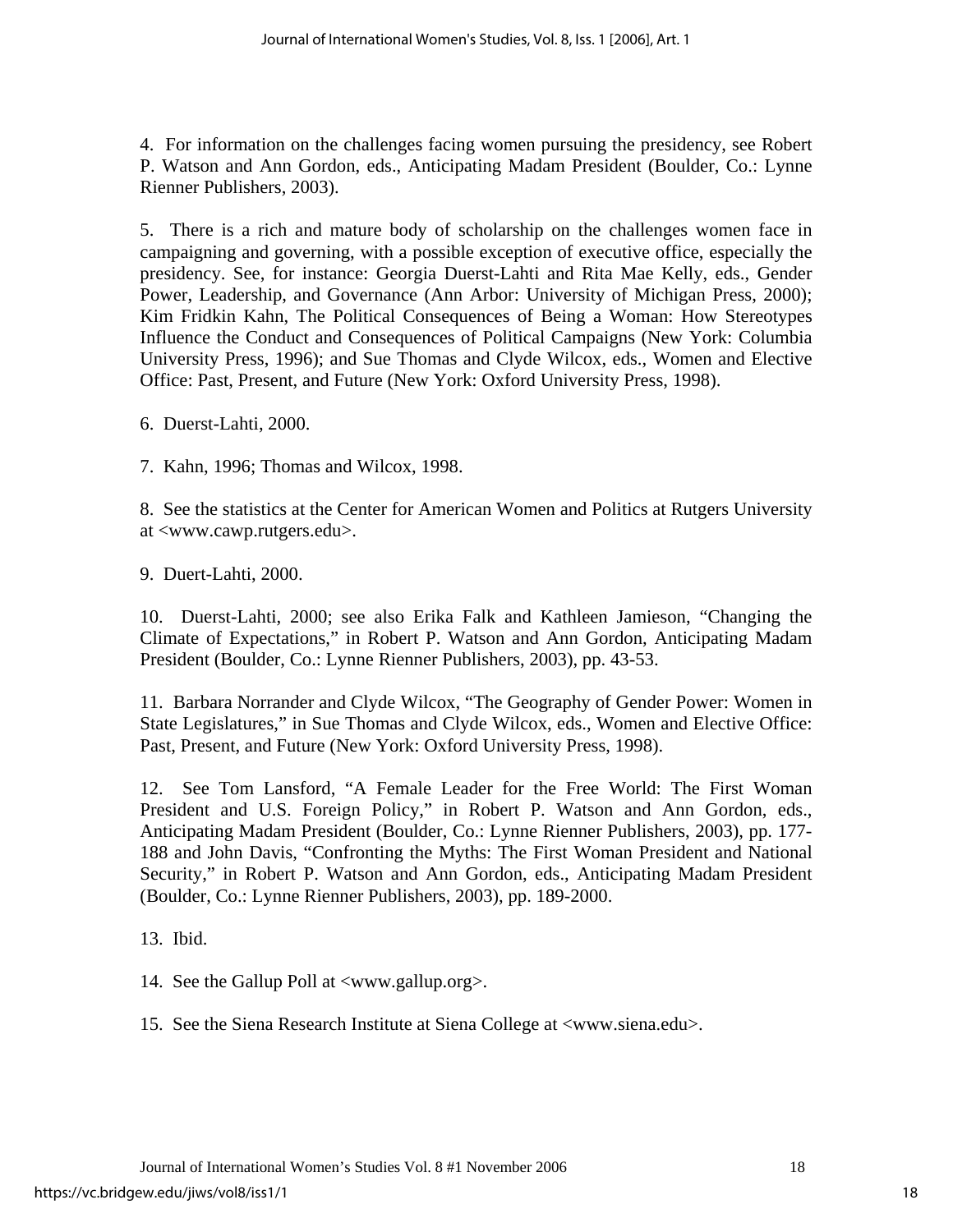16. Barbara Burrell, "Campaign Finance: Women's Experience in the Modern Era," in Sue Thomas and Clyde Wilcoz, eds., Women and Elective Office: Past, Present, and Future (New York: Oxford University Press, 1998), pp. 81-94.

17. Victoria A. Farrar-Myers, "A War Chest Full of Susan B. Anthony Dollars: Fundraising Issues for Female Presidential Candidates," in Robert P. Watson and Ann Gordon, eds., Anticipating Madam President (Boulder, Co.: Lynne Rienner Publishers, 2003), pp. 81-94; see especially page 91 for a helpful table on fundraising.

18. Ibid.

19. Reports of fundraising are available through the Federal Elections Commission at <www.fec.gov>.

20. See EMILY's List at <www.emilyslist.org>; the WISH List at <www.thewishlist.org>; the Women's Campaign Fund at <www.wcfonline.org>; and the National Women's Political Caucus at <www.nwpc.org>.

21. Farrar-Myers, 2003.

22. Melissa Haussman, "Can Women Enter the 'Big Tents'? National Party Structures and Presidential Nominations," in Robert P. Watson and Ann Gordon, eds., Anticipating Madam President (Boulder, Co.: Lynne Rienner Publishers, 2003), pp. 59-80; Carole Kennedy, "Is the United States Ready for a Woman President? Is the Pope Protestant?" in Robert P. Watson and Ann Gordon, eds., Anticipating Madam President (Boulder, Co.: Lynne Rienner Publishers, 2003), pp. 131-144.

23. Kahn, 1996; see also, The White House Project at <www.thewhitehouseproject.org>.

24. My former graduate student, Alicia Jencik, completed her MA thesis at Florida Atlantic University on the topic of "Women and Executive Office: Candidates, Campaigns, and Consequences" in 2005, and has an article comparing female presidential candidates forthcoming in the journal White House Studies in 2006. She also presented a paper on the topic at the March 2005 conference on American Woman Presidents at Siena College in New York.

25. See The White House Project at <www.thewhitehouseproject.org>. Also, the author has conducted a series of interviews with women in public life asking about prospective female candidates and convened a national conference in 2002 on the prospects of electing a woman president (co-sponsored by the Truman Presidential Library, University of Missouri-Kansas City, Starr Symposium/Foundation, and Missouri Humanities Council, among others).

26. The list is not a list of who the author believes will run in 2008, but rather, is a list of women who are in a position to mount serious campaigns for the White House.